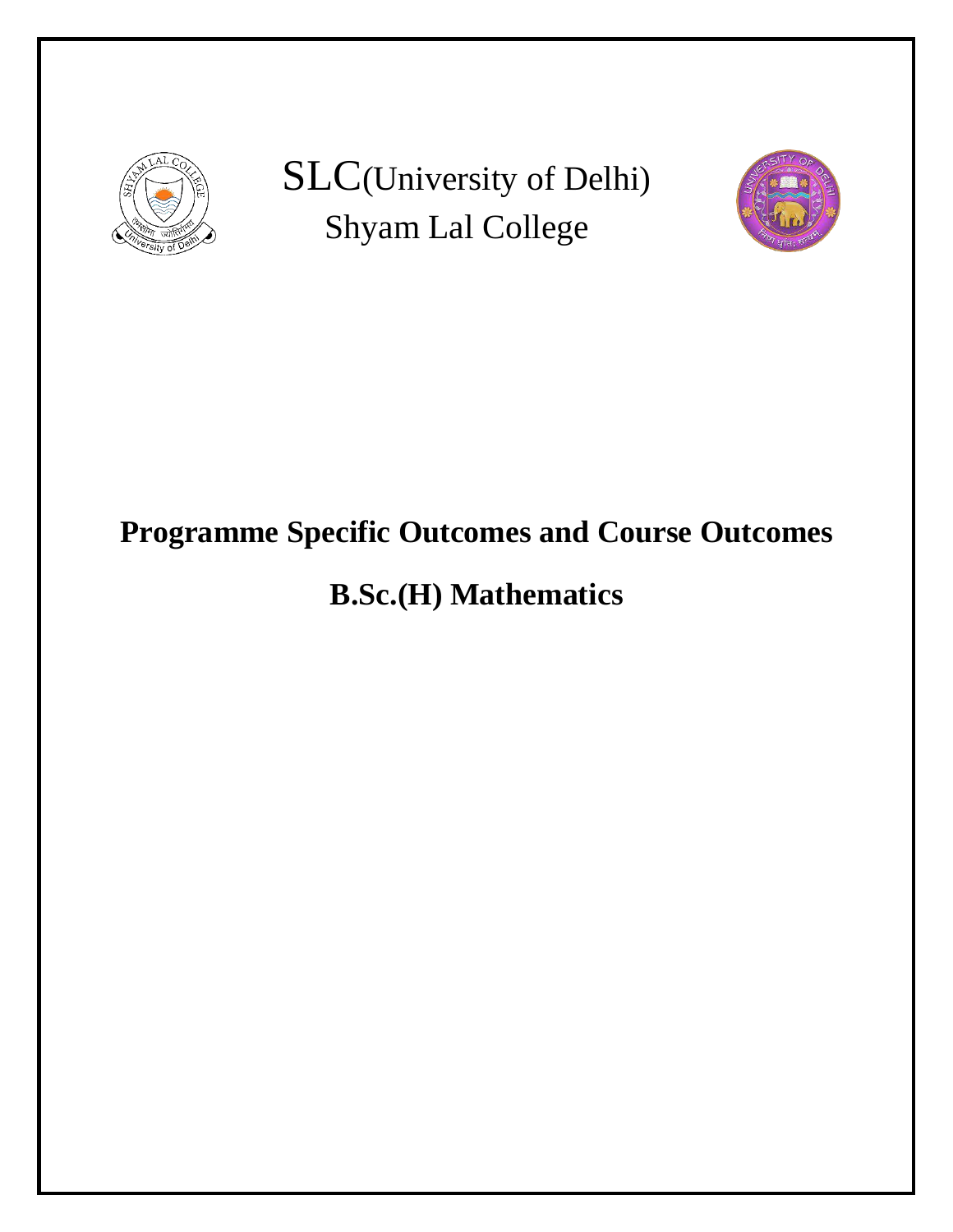## **Programme Specific Outcomes:**

| <b>Outcomes</b><br>PSO-1: Students will be enabled to communicate mathematics effectively by<br>written, computational and graphic means.                                                                  |
|------------------------------------------------------------------------------------------------------------------------------------------------------------------------------------------------------------|
|                                                                                                                                                                                                            |
| <b>PSO-2:</b> Students will be enabled to create mathematical ideas from basic<br>axioms.                                                                                                                  |
| <b>PSO-3:</b> Students will be enabled to gauge the hypothesis, theories, techniques<br>and proofs provisionally.                                                                                          |
| <b>PSO-4:</b> Students will learn to utilize mathematics to solve theoretical and<br>applied problems by critical understanding, analysis and synthesis.                                                   |
| <b>PSO-5:</b> Students will identify applications of mathematics in other disciplines<br>and in the real-world, leading to enhancement of career prospects in a plethora of<br>fields and research.        |
| <b>PSO-6:</b> Course will empower the students with the skills and together<br>with the liberty of exploring their interests within the main subject.                                                      |
| <b>PSO-7:</b> Students will be capable to use ICT tools in solving problems or<br>gaining knowledge and to use appropriate softwares and programming<br>skills to solve problems in mathematics.           |
| <b>PSO-8:</b> Students will acquire knowledge and skills through self-<br>learning that helps in personal development and skill development for<br>changing demands of work place.                         |
| <b>PSO-9:</b> Students develop the ability to think critically, logically and<br>analytically and hence use mathematical reasoning in everyday life.                                                       |
| <b>PSO-10:</b> Students will be equipped with knowledge of basic concepts<br>and ideas in mathematics and its subfields and will be able to apply the<br>applications of the subject to other disciplines. |
| <b>PSO-11:</b> It would also help in making responsible citizens and facilitate<br>character building.                                                                                                     |
|                                                                                                                                                                                                            |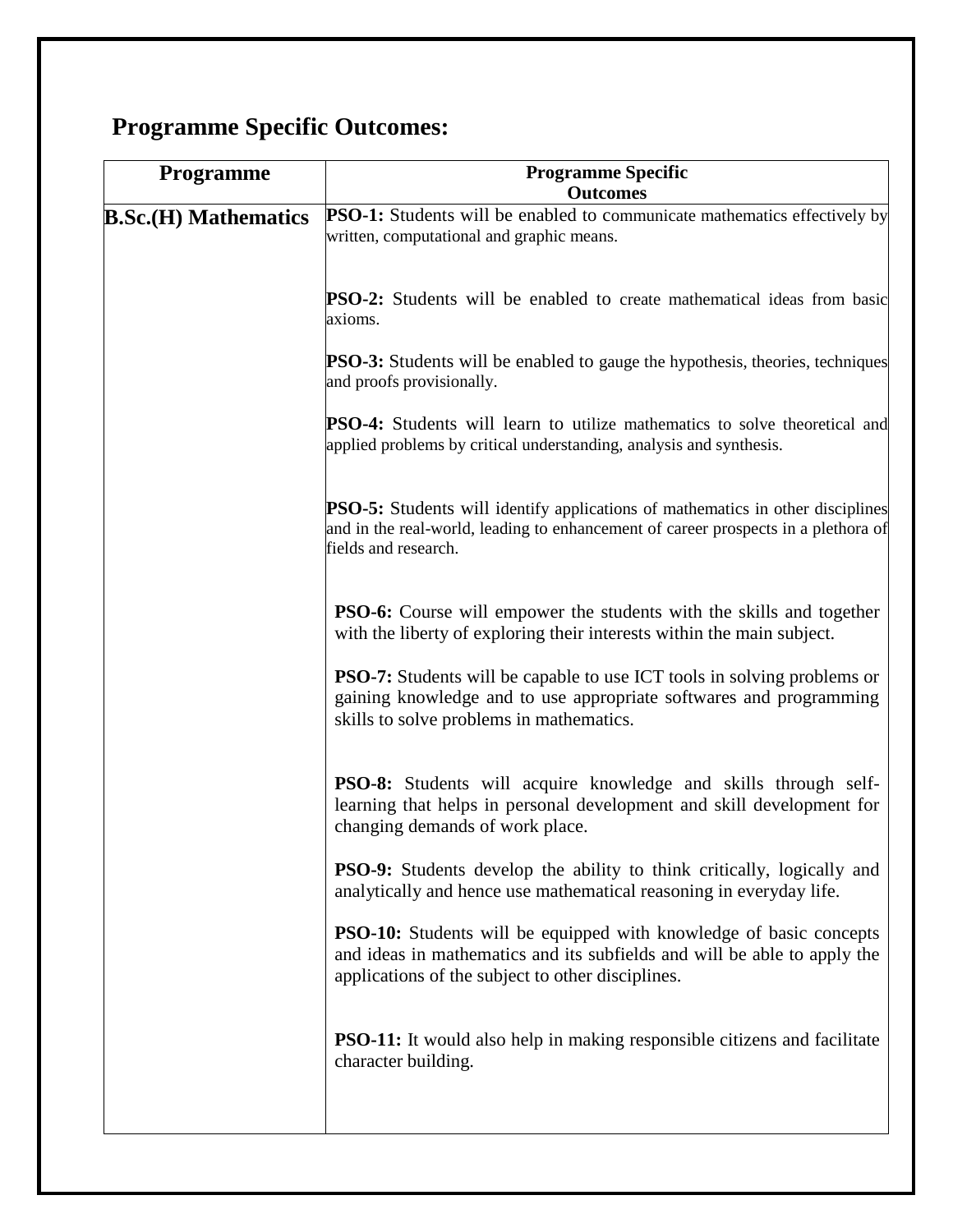### **Course Outcomes: Semester 1:**

| <b>Course Name</b>        | <b>Learning Outcomes</b>                                                                                                                                                                                                                                                                                                                                                                                                                                                                                                                                                                                          | <b>Programme Specefic Outcomes</b>                                                                                                                                                                                                                                                                                                           |
|---------------------------|-------------------------------------------------------------------------------------------------------------------------------------------------------------------------------------------------------------------------------------------------------------------------------------------------------------------------------------------------------------------------------------------------------------------------------------------------------------------------------------------------------------------------------------------------------------------------------------------------------------------|----------------------------------------------------------------------------------------------------------------------------------------------------------------------------------------------------------------------------------------------------------------------------------------------------------------------------------------------|
|                           |                                                                                                                                                                                                                                                                                                                                                                                                                                                                                                                                                                                                                   | are Attained by                                                                                                                                                                                                                                                                                                                              |
| <b>BMATH101: Calculus</b> | CO1: Learn first and second<br>derivative tests for relative<br>and<br>apply<br>the<br>extrema<br>knowledge in problems in<br>business, economics and life<br>sciences.<br>CO2: Sketch curves in a<br>plane using its mathematical<br>properties in the different<br>coordinate<br>systems<br>of<br>reference.<br>CO3: Compute<br>of<br>area<br>surfaces of revolution and the<br>of<br>volume<br>solids<br>by<br>integrating<br>cross-<br>over<br>sectional areas.<br><b>CO4:</b><br>Understand<br>the<br>calculus of vector functions<br>and its use to develop the<br>basic principles of planetary<br>motion. | Students get to know basics<br>$\bullet$<br>of calculus and geometric<br>properties of different conic<br>sections<br>• Understand the applications<br>of the topic in planetary<br>motion, design of telescope<br>and real world.<br>Computer practicals help<br>$\bullet$<br>students to have deep<br>conceptual knowledge of<br>the topic |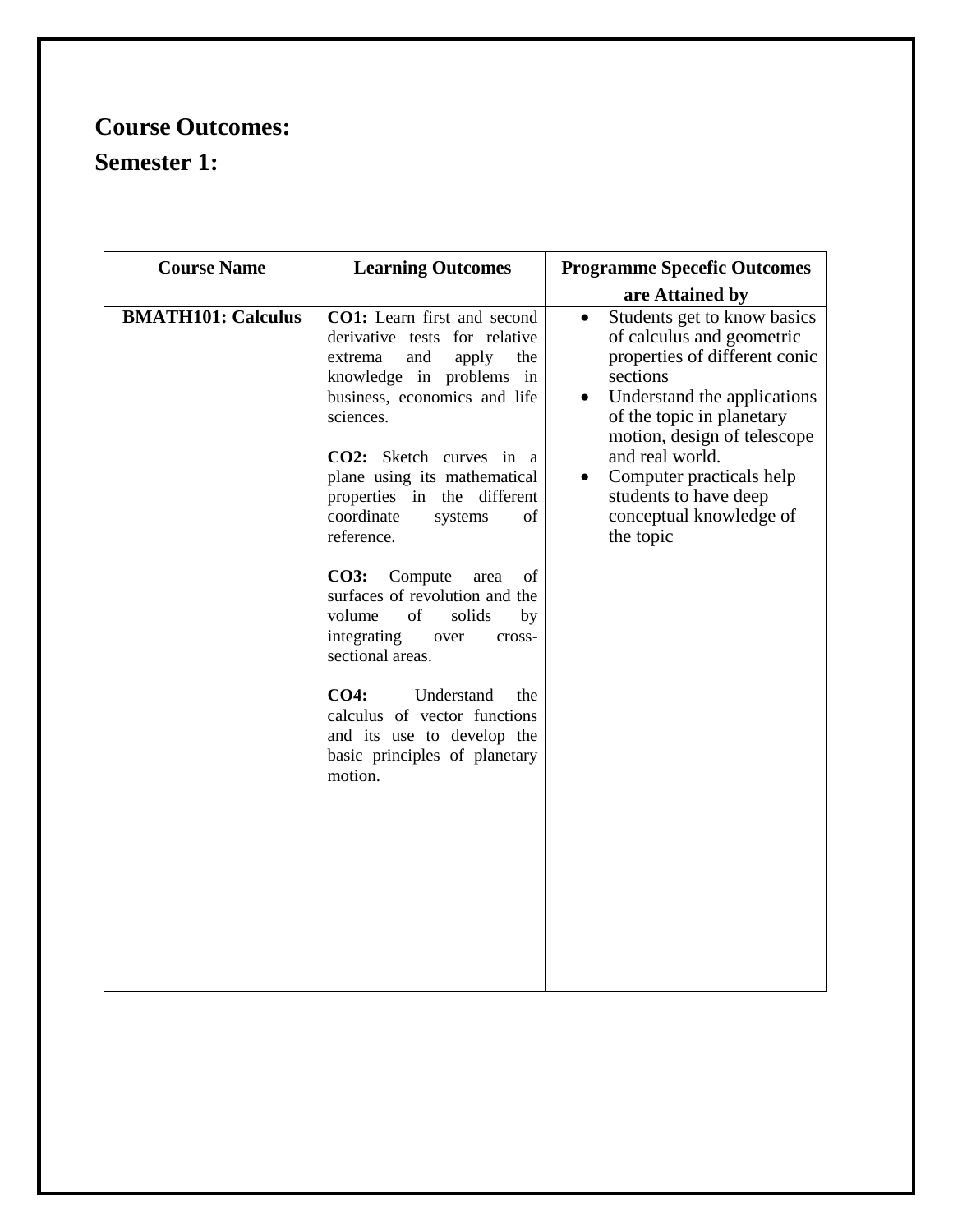| <b>BMATH 102: Algebra</b>                                       | <b>CO 1:</b> Employ De Moivre's<br>theorem in a number of<br>applications to solve numerical<br>problems.<br>CO 2: Learn about equivalent<br>classes and cardinality of a set.<br>CO 3: Use modular arithmetic<br>and basic properties of<br>congruences.<br>CO 4: Recognize consistent<br>and inconsistent systems of<br>linear equations by the row<br>echelon form of the augmented<br>matrix.<br><b>CO</b> 5: Find eigenvalues and<br>corresponding eigenvectors for<br>a square matrix. | Students<br>able<br>made<br>are<br>to<br>the<br>of<br>concepts<br>connect<br>equation<br>theory,<br>complex<br>numbers, number theory and<br>matrices to real-world problem.<br>They were able to perform<br>$\bullet$<br>matrix<br>algebra<br>with<br>applications<br>to<br>computer<br>graphics. |
|-----------------------------------------------------------------|----------------------------------------------------------------------------------------------------------------------------------------------------------------------------------------------------------------------------------------------------------------------------------------------------------------------------------------------------------------------------------------------------------------------------------------------------------------------------------------------|----------------------------------------------------------------------------------------------------------------------------------------------------------------------------------------------------------------------------------------------------------------------------------------------------|
| <b>GE 1: Calculus</b>                                           | CO 1: sketching of cartesian<br>curves<br><b>CO 2:</b> Learning to find<br>volumes and surface area of<br>three-dimensional figures<br>CO3: understand limits,<br>continuity and derivatives of<br>several variables and vector<br>valued functions                                                                                                                                                                                                                                          | Applications of derivatives is<br>known to students<br>Students got to know various<br>notions related to vector-valued<br>functions<br>functions<br>and<br>of<br>several variables                                                                                                                |
| <b>GE 1:</b> Analytic<br>geometry and<br>theory of<br>equations | CO 1: Learn about conic<br>section and their sketching.<br>CO<br>2:<br>understand<br>the<br>of<br>of<br>properties<br>roots<br>polynomial equations                                                                                                                                                                                                                                                                                                                                          | Students get the knowledge of<br>conic section and are made able<br>to sketch them.<br>Concept of equation theory is<br>introduced.                                                                                                                                                                |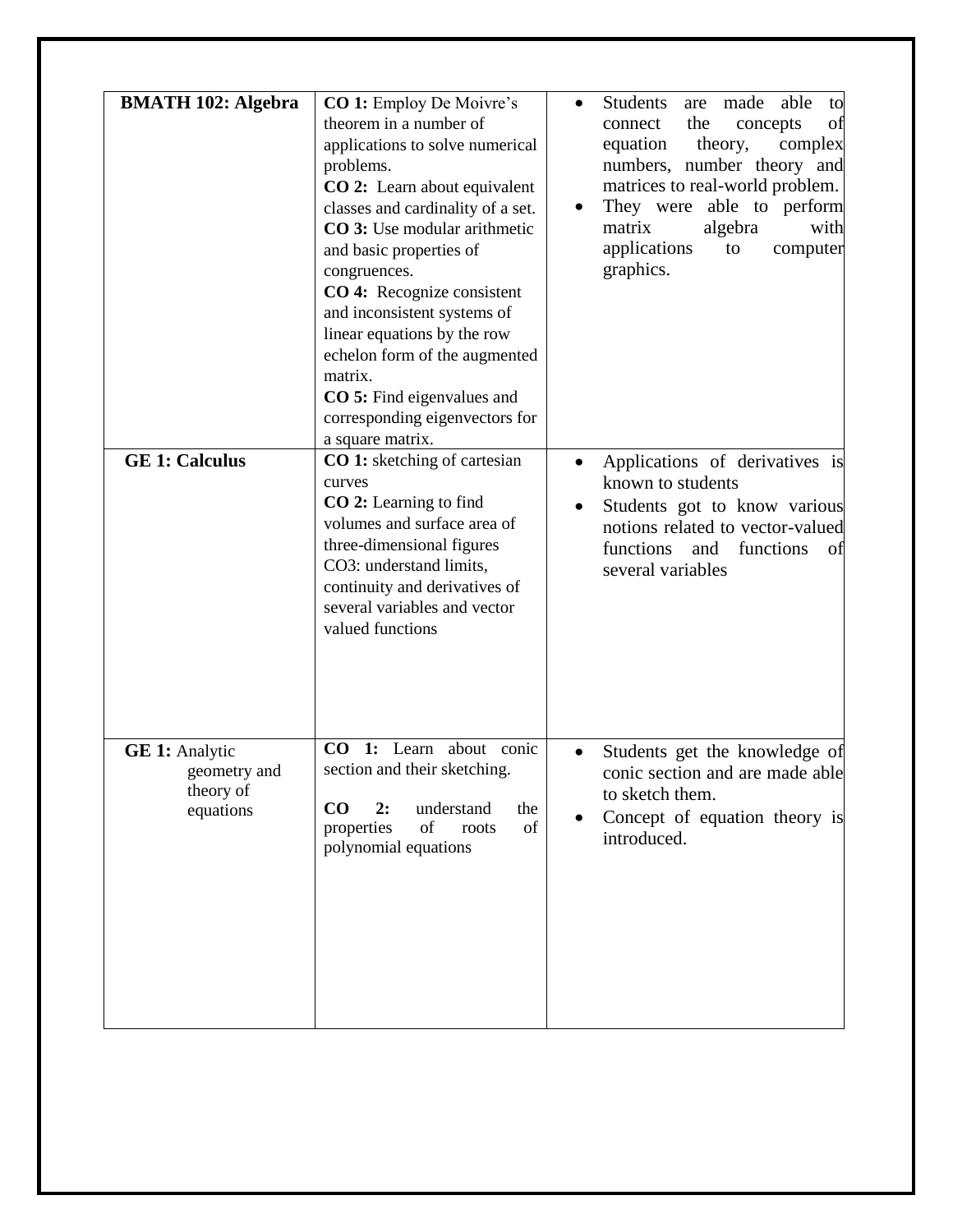#### **Semester 2:**

| <b>Course Name</b>                                 | <b>Learning Outcomes</b>                                                                                                                                                                                                                                                                                                                                                                                                                                                                                                                                                                                       | <b>Programme Specific</b>                                                                                                                                                                                               |
|----------------------------------------------------|----------------------------------------------------------------------------------------------------------------------------------------------------------------------------------------------------------------------------------------------------------------------------------------------------------------------------------------------------------------------------------------------------------------------------------------------------------------------------------------------------------------------------------------------------------------------------------------------------------------|-------------------------------------------------------------------------------------------------------------------------------------------------------------------------------------------------------------------------|
| <b>BMATH 203:</b><br><b>Real Analysis</b>          | <b>CO 1:</b> Understand many properties<br>of the real line $\mathbb{R}$ , including<br>completeness and Archimedean<br>properties.<br><b>CO 2:</b> Learn to define sequences in<br>terms of functions from N to a<br>subset of R.<br>CO3: Recognize bounded,<br>convergent, divergent, Cauchy and<br>monotonic sequences and to<br>calculate their limit superior, limit<br>inferior, and the limit of a bounded<br>sequence.<br><b>CO4:</b> Apply the ratio, root,<br>alternating series and limit<br>comparison tests for convergence<br>and absolute convergence of an<br>infinite series of real numbers. | <b>Outcomes are Attained by</b><br>Students get a deep<br>understanding of real line<br>$\mathbb R$<br>Students will be able to<br>discuss convergence and<br>divergence of sequences<br>and series of real<br>numbers. |
| <b>BMATH 204:</b><br><b>Differential Equations</b> | <b>CO1:</b> Learn basics of differential<br>equations and mathematical<br>modeling.<br>CO2: Formulate differential<br>equations for various mathematical<br>models. Solve first order non-linear<br>differential equations and linear<br>differential equations of higher<br>order using various techniques.<br><b>CO3:</b> Apply these techniques to<br>solve and analyze various<br>mathematical models.                                                                                                                                                                                                     | The<br>students<br>get<br>introduced to differential<br>equations.<br>They learn to create a<br>model to a problem<br>Learned the applications<br>$\bullet$<br>of differential equations<br>in real world.              |
| <b>GE 2: Linear Algebra</b>                        | <b>CO3:</b> Learn about vectors and<br>vector spaces.<br>CO3: Concept of basis and<br>dimension of vector space will be<br>clear.<br><b>CO3:</b> Study of linear transformation<br>is done                                                                                                                                                                                                                                                                                                                                                                                                                     | Students learn about linear<br>algebra and its<br>application.<br>Concept of linear<br>transformation helps them<br>to construct matrices.                                                                              |
| GE<br><b>Discrete</b><br>2:<br>mathematics         | <b>CO1:</b> Basic principles of logic, set<br>theory, Boolean algebra is<br>introduced<br><b>CO2:</b> Understand the ideas of<br>mathematical induction and basic<br>counting techniques                                                                                                                                                                                                                                                                                                                                                                                                                       | Students construct logical<br>$\bullet$<br>arguments and rigorous<br>proofs                                                                                                                                             |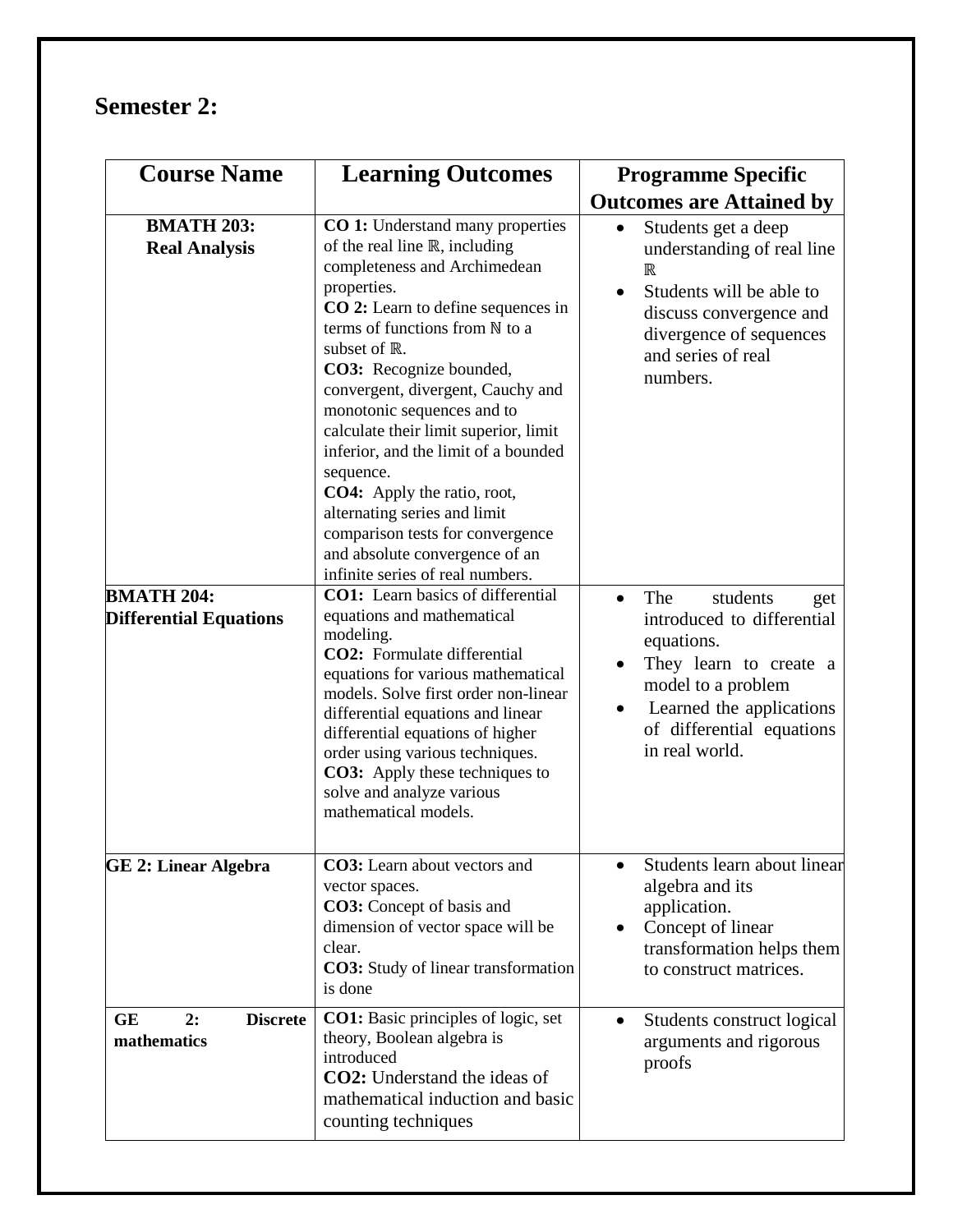#### **Semester 3:**

| <b>Course Name</b>                                   | <b>Learning Outcomes</b>                                                                                                                                                                                                                                                                                                                                                                                                                                                                                                                                                                                                                   | <b>Programme Specific</b>                                                                                                                                                                                                                                                                           |
|------------------------------------------------------|--------------------------------------------------------------------------------------------------------------------------------------------------------------------------------------------------------------------------------------------------------------------------------------------------------------------------------------------------------------------------------------------------------------------------------------------------------------------------------------------------------------------------------------------------------------------------------------------------------------------------------------------|-----------------------------------------------------------------------------------------------------------------------------------------------------------------------------------------------------------------------------------------------------------------------------------------------------|
|                                                      |                                                                                                                                                                                                                                                                                                                                                                                                                                                                                                                                                                                                                                            | <b>Outcomes are Attained by</b>                                                                                                                                                                                                                                                                     |
| <b>BMATH 305: Theory of</b><br><b>Real Functions</b> | <b>CO1:</b><br>Have<br>rigorous<br>a<br>understanding of the concept of<br>limit of a function.<br>CO2: Learn about continuity and<br>uniform continuity of functions<br>defined on intervals.<br>CO3: Understand<br>geometrical<br>properties of continuous functions<br>on closed and bounded intervals.<br><b>CO4:</b> Learn extensively about the<br>concept of differentiability using<br>leading to<br>better<br>limits,<br>a a<br>understanding for applications.<br><b>CO5:</b> Know about applications of<br>mean value theorems and Taylor's<br>theorem.                                                                         | <b>Students</b><br>equipped<br>$\bullet$<br>are<br>with<br>matured<br>a<br>of<br>perspective<br>the<br>concepts of calculus<br><b>Students</b><br>learn<br>more<br>applications<br>of<br>limits,<br>continuity,<br>differentiability.                                                               |
| <b>BMATH 306: Group</b><br><b>Theory-I</b>           | CO1: Recognize the mathematical<br>objects that are groups, and classify<br>them<br>as<br>abelian,<br>cyclic<br>and<br>permutation groups, etc.<br>CO2:<br>Link<br>fundamental<br>the<br>of<br>concepts<br>groups<br>and<br>symmetrical figures. Analyze the<br>subgroups of cyclic groups and<br>classify<br>subgroups<br>of<br>cyclic<br>groups.<br>CO3: Explain the significance of<br>notion of cosets,<br>the<br>normal<br>subgroups and factor groups.<br>CO4: Learn about Lagrange's<br>theorem<br>and<br>Fermat's<br>Little<br>theorem.<br><b>CO5:</b><br>Know<br>about<br>group<br>homomorphisms<br>and<br>group<br>isomorphisms. | Students learn about the<br>$\bullet$<br>fundamental theorem of<br>groups and homomorphism<br>Students get to know about<br>symmetric groups and<br>symmetries, an important<br>concept in group theory.<br>Consequences of<br>Lagrange's theorem are<br>learned by them and their<br>applications. |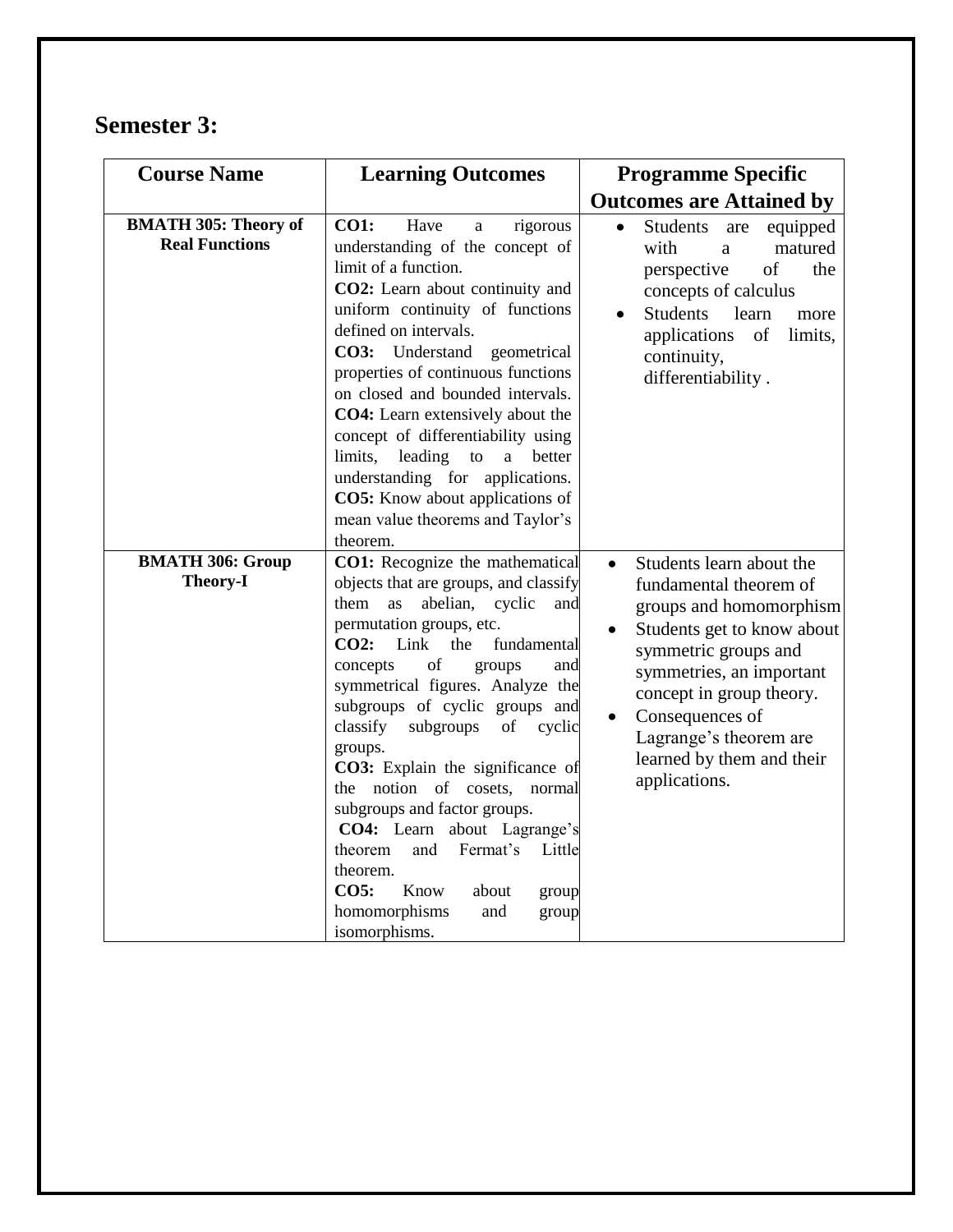| <b>BMATH 307:</b><br><b>Multivariate Calculus</b>    | <b>CO1:</b> Learn the conceptual<br>variations when advancing in<br>calculus from one variable to<br>multivariable discussion.<br>CO2: Understand the<br>maximization and minimization of<br>multivariable functions subject to<br>the given constraints on variables.<br>CO3: Learn about inter-<br>relationship amongst the line<br>integral, double and triple integral<br>formulations.<br>CO4: Familiarize with Green's,<br>Stokes' and Gauss divergence<br>theorems. | Students were made<br>aware of applications of<br>multivariate calculus<br>tools in physics,<br>economics, optimization<br>and understanding the<br>architecture of curves<br>and surfaces in plane and<br>space.                                                                                                                                                                                 |
|------------------------------------------------------|----------------------------------------------------------------------------------------------------------------------------------------------------------------------------------------------------------------------------------------------------------------------------------------------------------------------------------------------------------------------------------------------------------------------------------------------------------------------------|---------------------------------------------------------------------------------------------------------------------------------------------------------------------------------------------------------------------------------------------------------------------------------------------------------------------------------------------------------------------------------------------------|
| <b>SEC 1: LaTeX and</b><br><b>HTML</b>               | <b>CO1:</b> Create and typeset a LaTeX<br>document.<br><b>CO2:</b> Typeset a mathematical<br>document using LaTex.<br>CO3: Learn about pictures and<br>graphics in LaTex.<br>CO4: Create beamer presentations.<br><b>CO5:</b> Create web page using<br><b>HTML</b>                                                                                                                                                                                                         | Students were able to<br>typeset mathematical<br>equations<br>They were equipped with<br>skill of making<br>presentations involving<br>long mathematical<br>equations, a number of<br>symbols.<br>They learned to design<br>their own webpage.                                                                                                                                                    |
| <b>GE 3: Differential</b><br>equation                | <b>CO1:</b> Solve the exact, linear and<br>Bernoulli equations and find<br>orthogonal trajectories.<br><b>CO2:</b> Apply the method of<br>variation of parameters to solve<br>linear differential equations.<br><b>CO3:</b> Formulate and solve various<br>types of first and second order<br>partial differential equations.                                                                                                                                              | The<br>students<br>get<br>introduced to differential<br>equations.<br>Different methods were<br>discussed<br>solve<br>to<br>differential equations.                                                                                                                                                                                                                                               |
| <b>GE 3:Linear</b><br>programming and<br>game theory | <b>CO1:</b> Learn about the simplex<br>method used to find optimal<br>solutions of linear optimization<br>problems subject to certain<br>constraints.<br><b>CO2:</b> Write the dual of a linear<br>programming problem.<br>CO3: Solve the transportation and<br>assignment problems.<br>CO4: Learn about the solution of<br>rectangular games using graphical<br>method and using the solution of a<br>pair of associated prima-dual linear<br>programming problems.       | Students are able to<br>construct a linear<br>programming problem for<br>a given situation.<br>Simplex method helps<br>them to get the optimal<br>value of the problem<br>Transportation problem<br>and assignment problems<br>are learned by them and<br>they are able to apply<br>them to day-to-day life<br>Students learn to solve<br>two-person-zero-sum<br>game using different<br>methods. |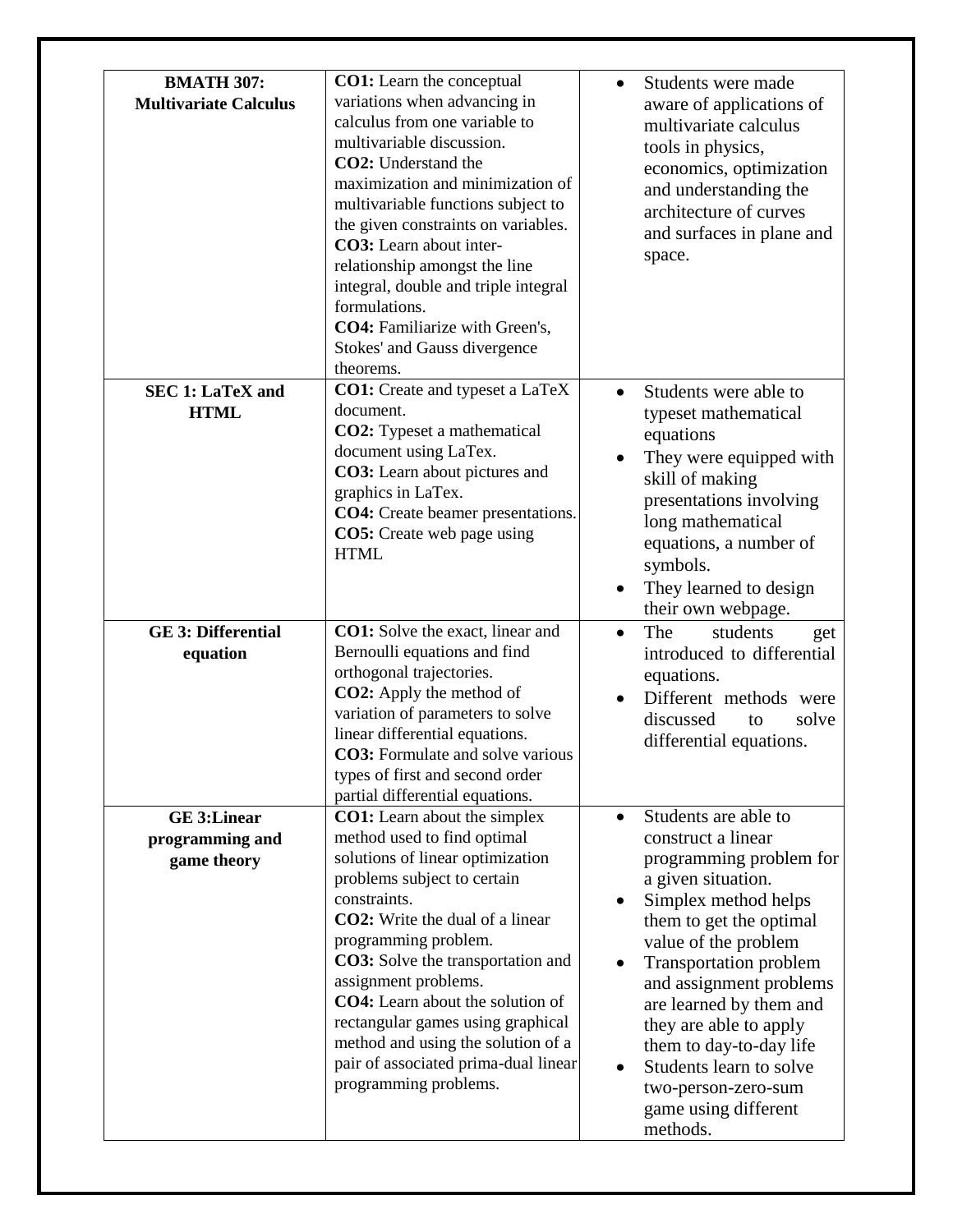#### **Semester 4:**

| <b>Course Name</b>                 | <b>Learning Outcomes</b>                     | <b>Programme Specefic</b>       |
|------------------------------------|----------------------------------------------|---------------------------------|
|                                    |                                              | <b>Outcomes are Attained by</b> |
| <b>BMATH 408: Partial</b>          | <b>CO1:</b><br>Formulate,<br>classify<br>and | Students learn to solve         |
| <b>Differential Equations</b>      | transform first order PDE's into             | differential<br>partial         |
|                                    | canonical form.                              | equations and use of            |
|                                    | CO2: Learn<br>about<br>method<br>of          | them<br>in<br>physical          |
|                                    | characteristics<br>and separation<br>of      | problems                        |
|                                    | variables to solve first order PDE's.        |                                 |
|                                    | CO3: Classify and solve second               |                                 |
|                                    | order linear PDE's.                          |                                 |
|                                    | CO4: Learn about Cauchy problem              |                                 |
|                                    | <b>PDE</b><br>second<br>order<br>for<br>and  |                                 |
|                                    | homogeneous and nonhomogeneous               |                                 |
|                                    | wave equations.                              |                                 |
|                                    | <b>CO5</b> : Apply the method of separation  |                                 |
|                                    | of variables for solving many well-          |                                 |
|                                    | known second order PDE's.                    |                                 |
| <b>BMATH 409: Riemann</b>          | <b>CO1:</b> Learn about some of the          | <b>Students</b><br>the<br>learn |
| <b>Integration &amp; Series of</b> | classes and properties of Riemann            | integrability<br>of             |
| <b>Functions</b>                   | integrable<br>functions,<br>and<br>the       | continuous functions on         |
|                                    | applications of the Fundamental              | closed<br>bounded<br>and        |
|                                    | theorems of integration.                     | intervals                       |
|                                    | CO2: Know about improper integrals           | Applications<br>of              |
|                                    | including, beta and gamma functions.         | functions<br>integrable         |
|                                    | CO3: Learn about Cauchy criterion            | also learned                    |
|                                    | for uniform convergence and                  |                                 |
|                                    | M-test<br>for<br>uniform<br>Weierstrass      |                                 |
|                                    | convergence.                                 |                                 |
|                                    | <b>CO4:</b> Know about the constraints for   |                                 |
|                                    | inter-changeability<br>of<br>the             |                                 |
|                                    | differentiability and integrability with     |                                 |
|                                    | infinite sum.                                |                                 |
|                                    | CO5: Approximate transcendental              |                                 |
|                                    | functions in terms of power series as        |                                 |
|                                    | differentiation<br>well<br>as,<br>and        |                                 |
|                                    | integration of power series.                 |                                 |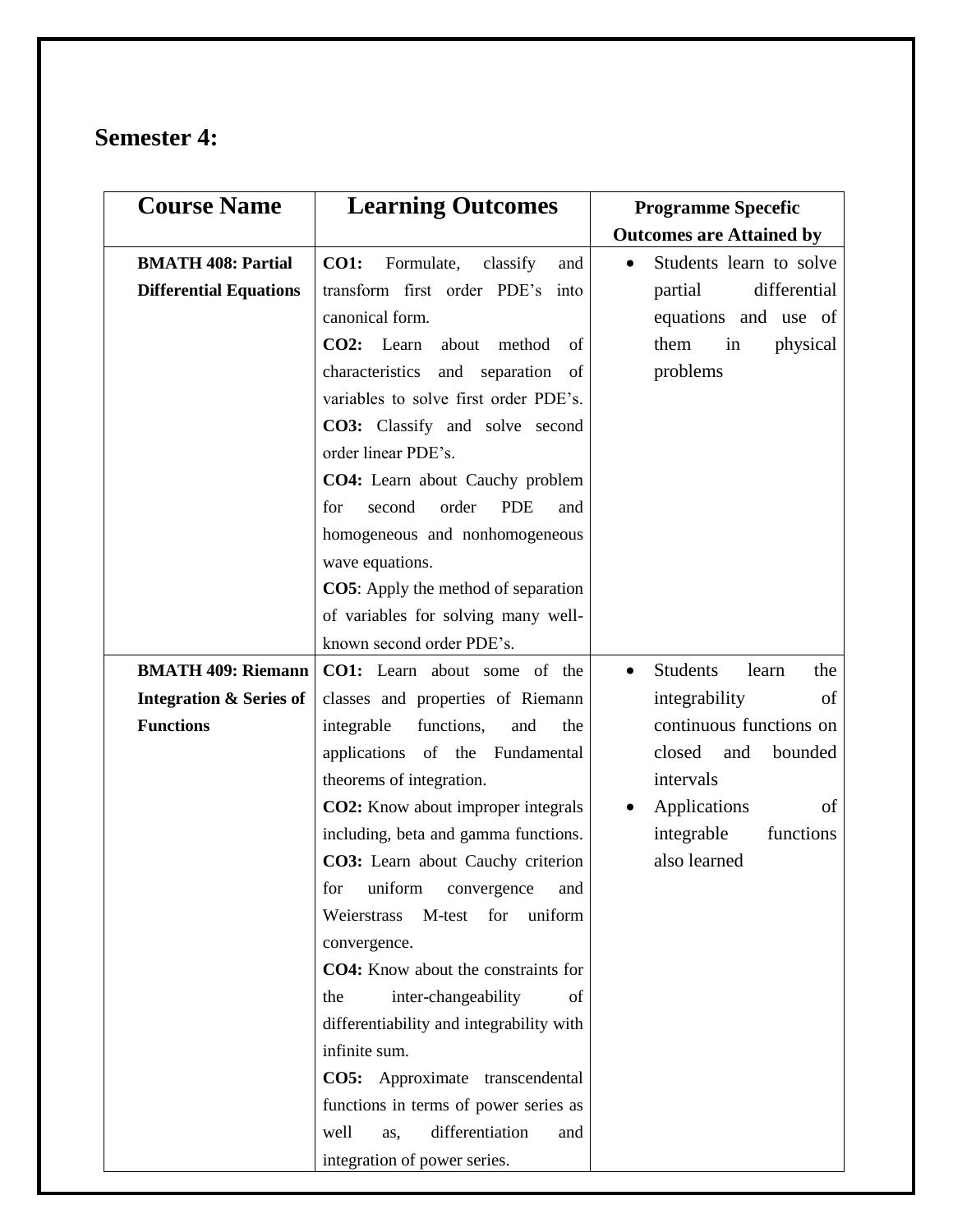| <b>BMATH 410: Ring</b>     | CO1: Learn about the fundamental            | Students<br>get<br>the<br>$\bullet$ |
|----------------------------|---------------------------------------------|-------------------------------------|
| Theory & Linear            | concept of rings, integral domains          | knowledge<br>of<br>two              |
| Algebra-I                  | and fields.                                 | algebraic<br>important              |
|                            | CO2:<br>Know<br>about<br>ring               | structures: ring theory             |
|                            | homomorphisms and isomorphisms              | and linear algebra                  |
|                            | theorems of rings.                          | Students are able to                |
|                            | CO3: Learn about the concept of             | apply linear algebra in             |
|                            | linear independence of vectors over a       | real life.                          |
|                            | field, and the dimension of a vector        |                                     |
|                            | space.                                      |                                     |
|                            | CO4: Basic concepts of linear               |                                     |
|                            | transformations, dimension theorem,         |                                     |
|                            | matrix representation of a linear           |                                     |
|                            | transformation, and the change of           |                                     |
|                            | coordinate matrix.                          |                                     |
| <b>SEC2: Computer</b>      | <b>CO1:</b> Use of computer algebra         | Students are able to use            |
| <b>Algebra Systems and</b> | systems                                     | different<br>computer               |
| <b>Related Software</b>    | (Mathematica/MATLAB/Maxima/M                | algebra systems and are             |
|                            | aple etc.) as a calculator, for plotting    | able<br>solve<br>to                 |
|                            | functions and animations.                   | mathematical problems               |
|                            | CO2: Use of CAS for various                 | using them.                         |
|                            | applications of matrices such as            |                                     |
|                            | solving system of equations and             |                                     |
|                            | finding eigenvalues and eigenvectors.       |                                     |
|                            | CO3: Understand the use of the              |                                     |
|                            | statistical software R as calculator        |                                     |
|                            | and learn to read and get data into R.      |                                     |
|                            | <b>CO4:</b> Learn the use of R in summary   |                                     |
|                            | calculation, pictorial representation of    |                                     |
|                            | and exploring relationship<br>data          |                                     |
|                            | between data.                               |                                     |
|                            | CO5: Analyze, test, and interpret           |                                     |
|                            | technical arguments on the basis of         |                                     |
|                            | geometry.                                   |                                     |
| <b>GE4: Numerical</b>      | <b>CO1:</b> Find the consequences of finite | Important<br>topics<br>of           |
| methods                    | precision and the inherent limits of        | numerical methods are               |
|                            | numerical methods.                          | understood by students              |
|                            | CO2:<br>Appropriate<br>numerical            |                                     |
|                            | methods to solve algebraic and              |                                     |
|                            | transcendental equations.                   |                                     |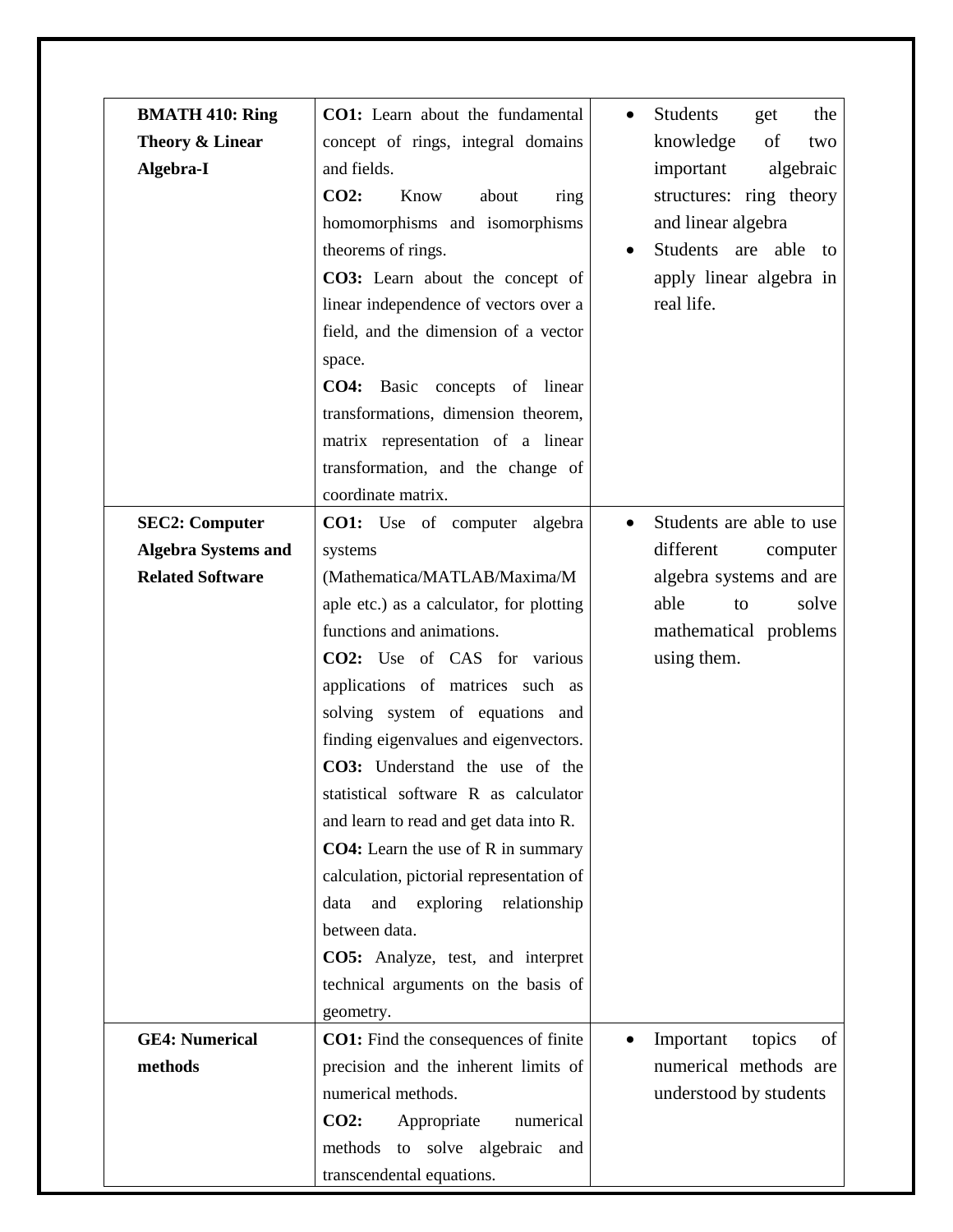|                   | <b>CO3</b> : Solve first order initial value |                         |
|-------------------|----------------------------------------------|-------------------------|
|                   | problems of ODE's numerically                |                         |
|                   | using Euler methods.                         |                         |
| GE 4: Elements of | <b>CO1:</b> Understand the real numbers      | Students get an insight |
| analysis          | and their basic properties.                  | of real number system.  |
|                   | <b>CO2:</b> Be familiar with convergent      | learned<br>They<br>real |
|                   | and Cauchy sequences. Test the               | sequences and<br>series |
|                   | divergence of<br>convergence and             | and their sums.         |
|                   | infinite series of real numbers.             |                         |
|                   | <b>CO3:</b> Learn about power series         |                         |
|                   | expansion of some<br>elementary              |                         |
|                   | functions.                                   |                         |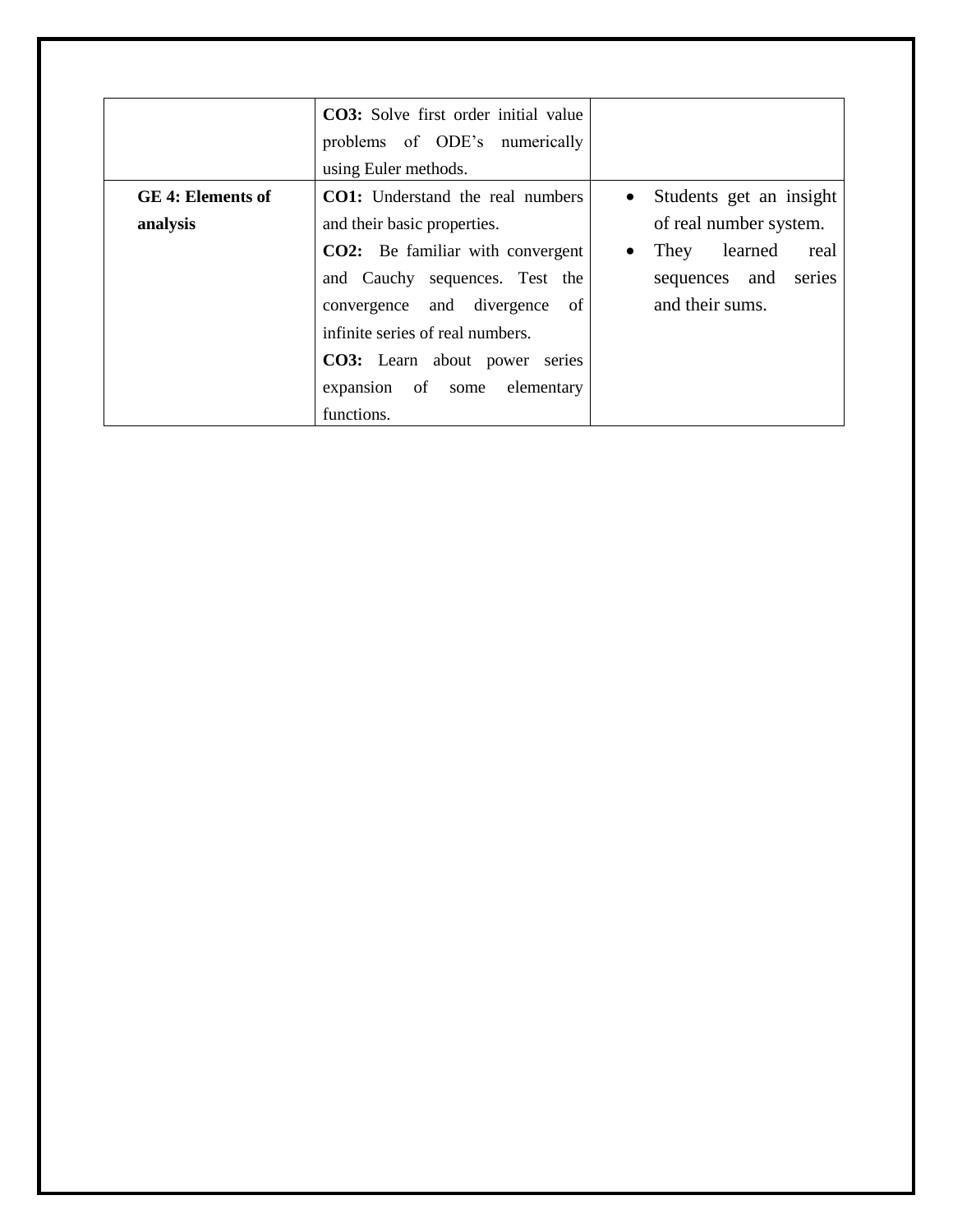## **Semester 5:**

| <b>Course Name</b>       | <b>Learning Outcomes</b>                             | <b>Programme Specefic</b>                  |
|--------------------------|------------------------------------------------------|--------------------------------------------|
|                          |                                                      | <b>Outcomes are Attained by</b>            |
| <b>BMATH 511: Metric</b> | CO1: Understand the basic concepts                   | Students develop an idea of<br>$\bullet$   |
| <b>Spaces</b>            | of metric spaces                                     | distance into an abstract form             |
|                          | CO2: Correlate these concepts to their               | any sets of objects,<br>on                 |
|                          | counter parts in real analysis                       | maintaining<br>inherent<br>its             |
|                          | CO3: Appreciate the abstractness of                  | characteristics<br>the<br>and              |
|                          | the concepts such as open balls, closed              | resulting consequences                     |
|                          | balls, compactness, connectedness etc.               |                                            |
|                          | beyond their geometrical imaginations.               |                                            |
|                          | <b>CO4:</b> Analyze how a theory advances            |                                            |
|                          | from a particular frame to a general                 |                                            |
|                          | frame                                                |                                            |
|                          | <b>CO5</b> : Learn about Banach fixed point          |                                            |
|                          | theorem-one of the beautiful results in              |                                            |
|                          | analysis                                             |                                            |
| <b>BMATH 512: Group</b>  | <b>CO1</b> : Automorphisms for constructing          | Students<br>in-depth<br>get<br>$\bullet$   |
| <b>Theory</b>            | new groups from the given group                      | understanding<br>abstract<br>of            |
|                          | <b>CO2:</b> External direct product $Z_2 \oplus Z_2$ | algebra.                                   |
|                          | applies to data security and electric                | Students able to classify all              |
|                          | circuits.                                            | finite Abelian groups.                     |
|                          | <b>CO3:</b> Group actions, Sylow theorems            |                                            |
|                          | and their applications to check non                  |                                            |
|                          | simplicity.                                          |                                            |
|                          | <b>CO4:</b><br>Understand<br>fundamental             |                                            |
|                          | theorem of finite abelian groups                     |                                            |
|                          | CO5: Be familiar with group actions                  |                                            |
|                          | and conjugacy in $S_n$ .                             |                                            |
|                          |                                                      |                                            |
| DSE-1 (i): Numerical     | <b>CO1:</b> Some numerical methods to find           | <b>Students</b><br>the<br>get<br>$\bullet$ |
| <b>Analysis</b>          | the zeroes of nonlinear functions of a               | knowledge computational                    |
|                          | single variable and solution of a                    | techniques<br>find<br>to                   |
|                          | system of linear equations, up to a                  | approximate<br>value<br>for                |
|                          | certain given level of precision.                    | possible $root(s)$ of non-                 |
|                          | <b>CO2:</b> Interpolation techniques<br>to           | algebraic equations, to find               |
|                          | compute the values for a tabulated                   | the approximate solutions                  |
|                          | function at points not in the table.                 | of<br>of<br>linear<br>system               |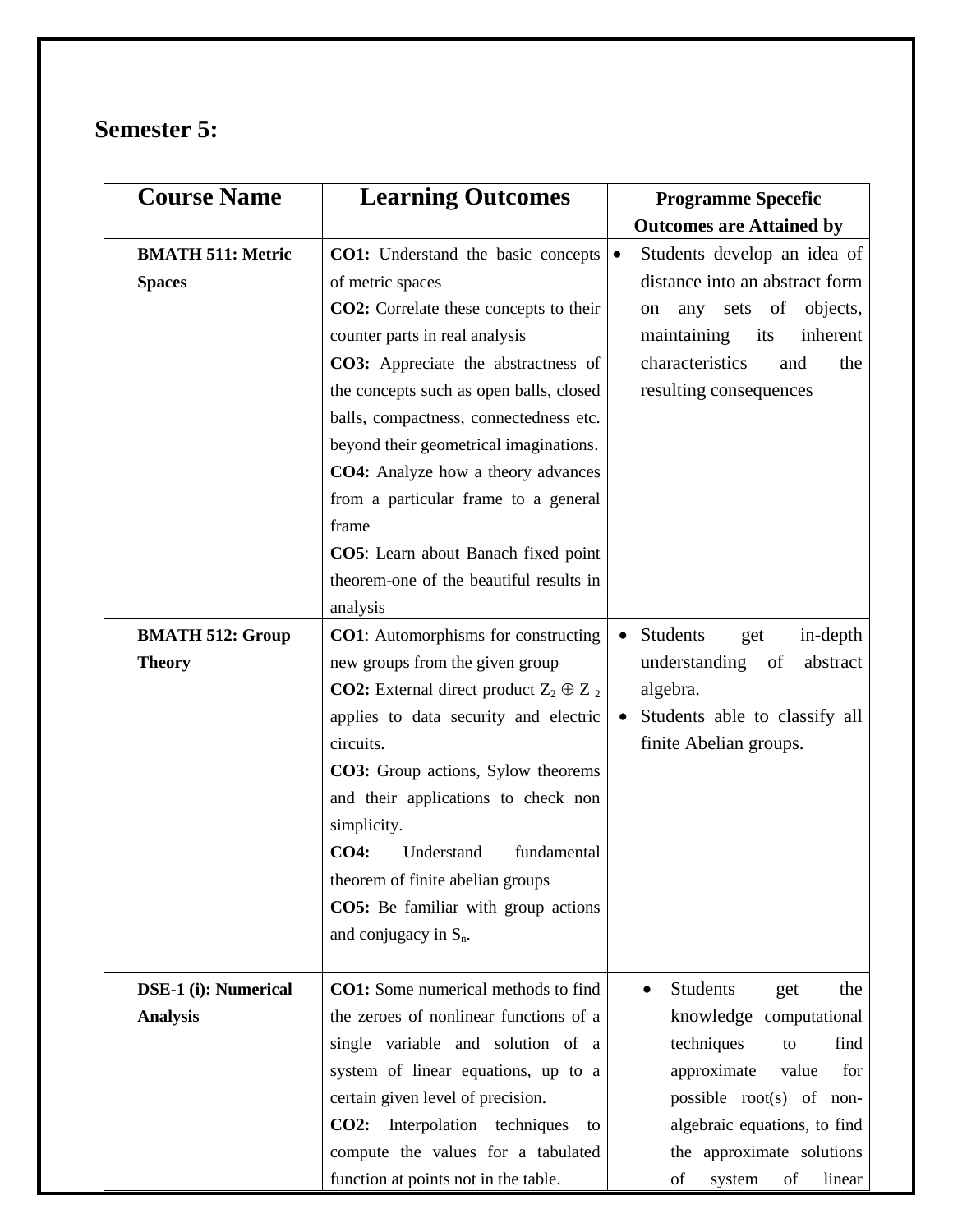|                               | Applications<br><b>CO3:</b><br>of<br>numerical | equations<br>ordinary<br>and            |
|-------------------------------|------------------------------------------------|-----------------------------------------|
|                               | differentiation<br>and<br>integration<br>to    | differential<br>equations               |
|                               | convert differential<br>equations into         | <b>Students</b><br>able<br>are<br>to    |
|                               | difference equations for numerical             | apply linear algebra in                 |
|                               | solutions.                                     | real life.                              |
|                               |                                                | Learn the use of Computer               |
|                               |                                                | Algebra System (CAS) by                 |
|                               |                                                | which<br>the<br>numerical               |
|                               |                                                | problems can be solved                  |
|                               |                                                | both<br>numerically<br>and              |
|                               |                                                | analytically, and to enhance            |
|                               |                                                | the problem solving skills.             |
| <b>DSE-2</b> (i): Probability | <b>CO1:</b> Distributions to study the joint   | Students get familiar with<br>$\bullet$ |
| <b>Theory and Statistics</b>  | behavior of two random variables               | statistical<br>basic<br>the             |
|                               | CO2: To establish a formulation                |                                         |
|                               |                                                | concepts and tools which                |
|                               | helping to predict one variable in terms       | needed<br>study<br>to<br>are            |
|                               | of the other, i.e., correlation and linear     | situations<br>involving                 |
|                               | regression.                                    | uncertainty or randomness.              |
|                               | CO3: Central limit theorem, which              | students<br>solve<br>several            |
|                               | helps to understand the remarkable fact        | examples and exercises that             |
|                               | that: the empirical frequencies of so          | blend<br>their<br>everyday              |
|                               | many natural populations, exhibit a            | experiences<br>with<br>their            |
|                               | bell shaped curve.                             | scientific interests.                   |
|                               |                                                |                                         |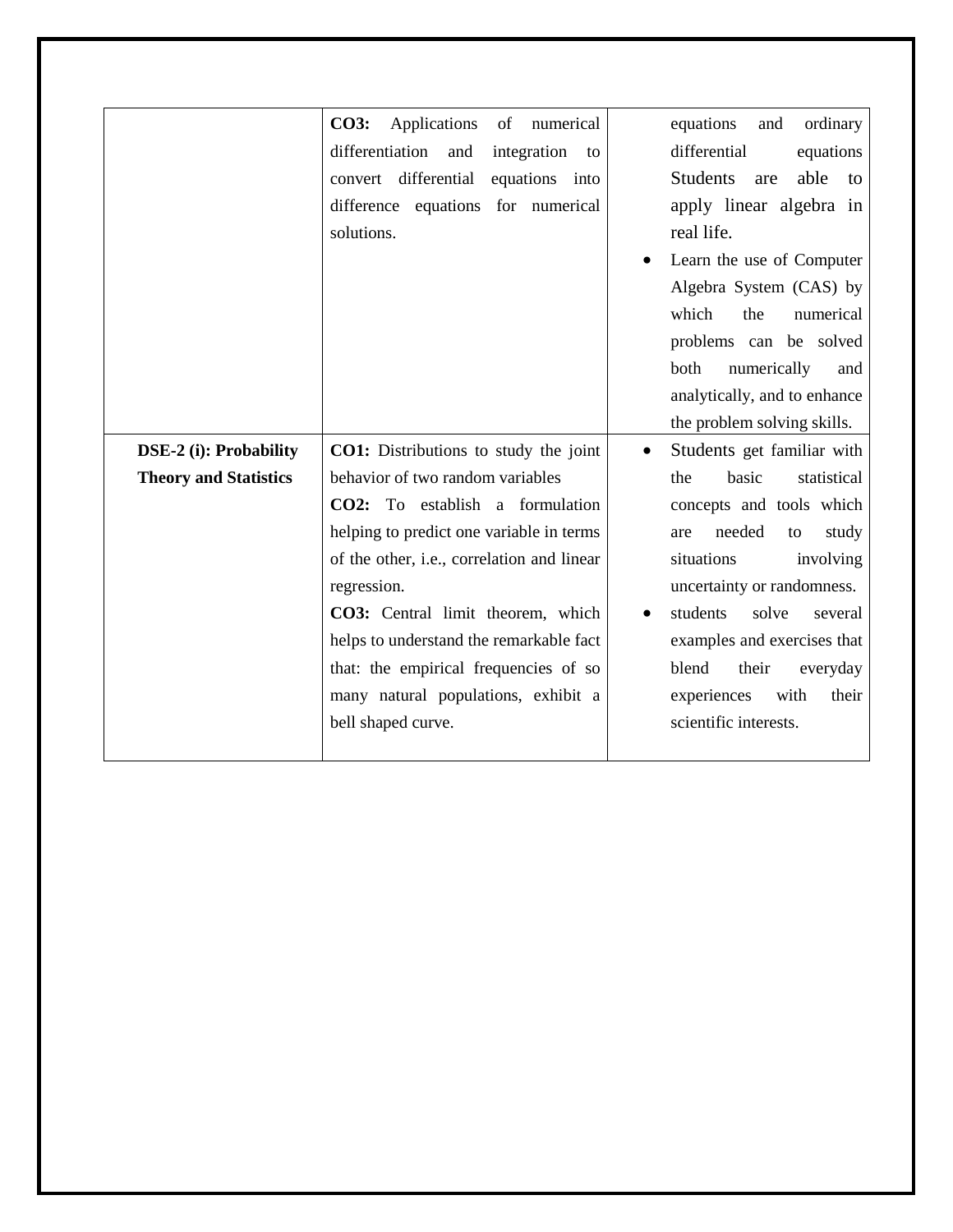### **Semester 6:**

| <b>Course Name</b>               | <b>Learning Outcomes</b>                         | <b>Programme Specefic</b>                             |
|----------------------------------|--------------------------------------------------|-------------------------------------------------------|
|                                  |                                                  | <b>Outcomes are Attained by</b>                       |
| <b>BMATH 613: Complex</b>        | <b>CO1:</b> Learn the significance of            | Students develop a basic<br>$\bullet$                 |
| <b>Analysis</b>                  | differentiability of complex functions           | idea of analysis of complex                           |
|                                  | CO2: Understand Cauchy Riemann                   | functions<br>complex<br>in                            |
|                                  | equations.                                       | variables.                                            |
|                                  | <b>CO3:</b><br>Learn<br>elementary<br>some       |                                                       |
|                                  | functions and valuate the contour                |                                                       |
|                                  | integral                                         |                                                       |
|                                  | <b>CO4:</b> Understand the role of Cauchy-       |                                                       |
|                                  | Goursat theorem and the Cauchy                   |                                                       |
|                                  | integral formula                                 |                                                       |
|                                  | <b>CO5</b> : Expand some simple functions        |                                                       |
| <b>BMATH 614: Ring</b>           | <b>CO1:</b> Appreciate the significance of       | <b>Students</b><br>learn<br>the<br>basic<br>$\bullet$ |
| theory and linear                | unique factorization in rings and                | of<br>ring<br>of<br>concepts                          |
| algebra -II                      | integral domains                                 | polynomials and irreducibility                        |
|                                  | CO2: Compute the characteristic                  | tests for polynomials over ring                       |
|                                  | polynomials,<br>eigenvectors,                    | of integers, used in finite fields                    |
|                                  | eigenspaces.                                     | with<br>applications<br>in                            |
|                                  | CO3: Compute inner products and                  | Cryptography.                                         |
|                                  | determine orthogonality on vector $\bullet$      | Students get to know the                              |
|                                  | spaces                                           | techniques<br>application<br>of                       |
|                                  | CO4: Find the adjoint, normal and                | using the adjoint of a linear                         |
|                                  | orthogonal operators                             | operator and their properties to                      |
|                                  |                                                  | least squares approximation                           |
|                                  |                                                  | and minimal solutions to                              |
|                                  |                                                  | systems of linear equations.                          |
| $\overline{\text{DSE-3}}$ (iii): | <b>CO1:</b><br>the<br>development,<br>Learn      | Students do scientific study of<br>$\bullet$          |
| <b>Biomathematics</b>            | analysis and interpretation of bio               | normal functions in living                            |
|                                  | mathematical models.                             | systems.                                              |
|                                  | Reinforce<br>CO2:<br>skills<br>the<br>$in \cdot$ | The basic concepts of the                             |
|                                  | mathematical modeling.                           | probability<br>understand<br>to                       |
|                                  | <b>CO3:</b> Appreciate the<br>theory<br>of       | molecular<br>evolution<br>and                         |
|                                  | bifurcation and chaos.                           | genetics<br>have<br>also<br>been                      |
|                                  | CO4: Learn to apply the basic                    | discussed.                                            |
|                                  | concepts of probability to molecular             |                                                       |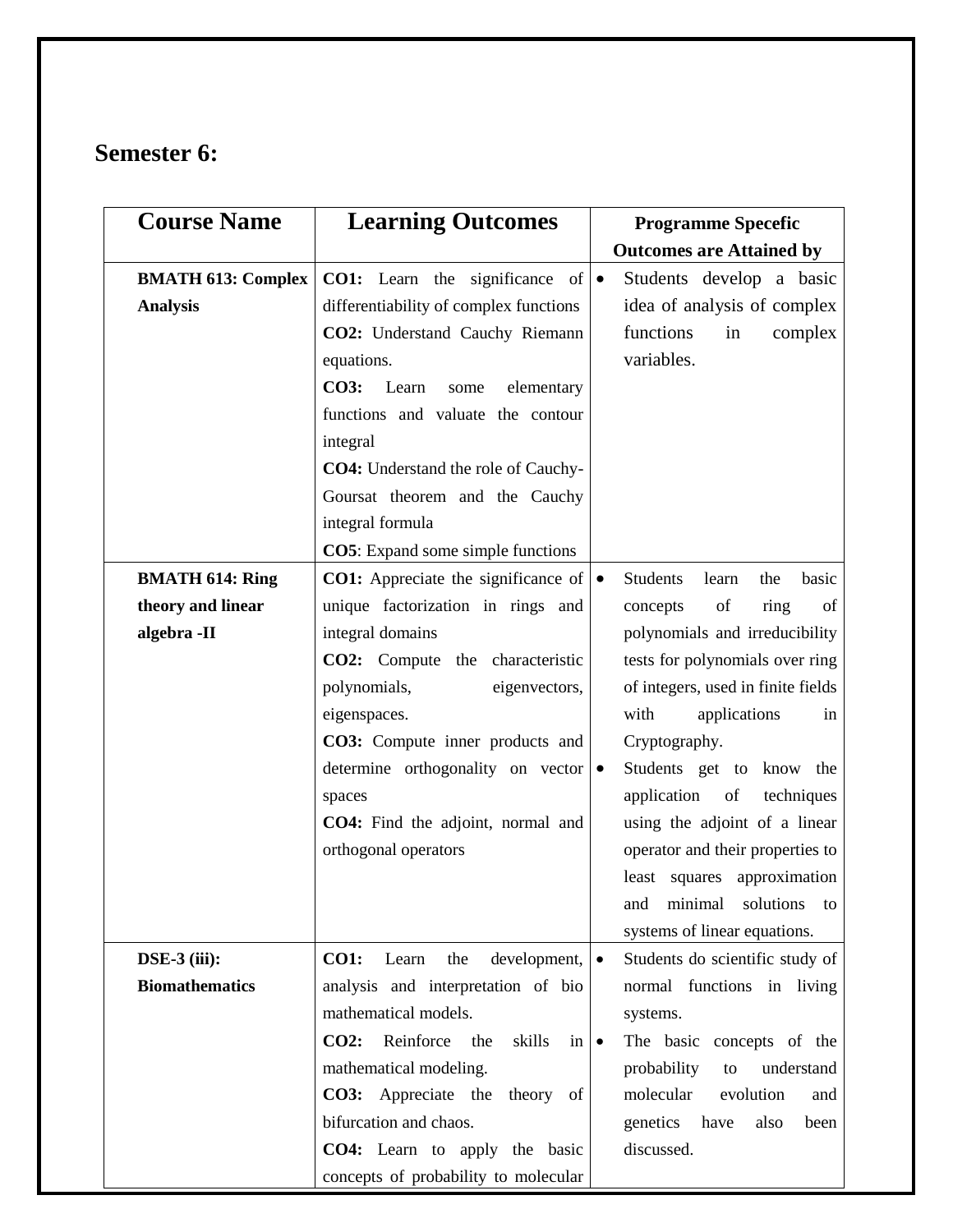|                        | evolution and genetics.                        |                                 |
|------------------------|------------------------------------------------|---------------------------------|
| DSE-4 (ii): Linear     | <b>CO1:</b> Analyze and solve linear $\bullet$ | Students understand the ideas   |
| <b>Programming and</b> | programming models of real-life                | underlying<br>Simplex<br>the    |
| <b>Applications</b>    | situations.                                    | Method<br>Linear<br>for         |
|                        | <b>CO2:</b> The graphical solution of LPP      | Programming Problem, as an      |
|                        | with only two variables, and illustrate        | branch<br>important<br>of       |
|                        | the concept of convex set and                  | Operations Research.            |
|                        | extreme points. The theory of the              | • Students understand<br>Linear |
|                        | simplex method is developed                    | Programming with applications   |
|                        | <b>CO3:</b> The relationships between the      | to Transportation, Assignment   |
|                        | primal and dual problems and their             | Problem.<br>Such<br>Game<br>and |
|                        | solutions<br>with<br>applications<br>to        | problems arise in manufacturing |
|                        | transportation, assignment and two-            | resource planning and financial |
|                        | person zero-sum game problem.                  | sectors.                        |
|                        |                                                |                                 |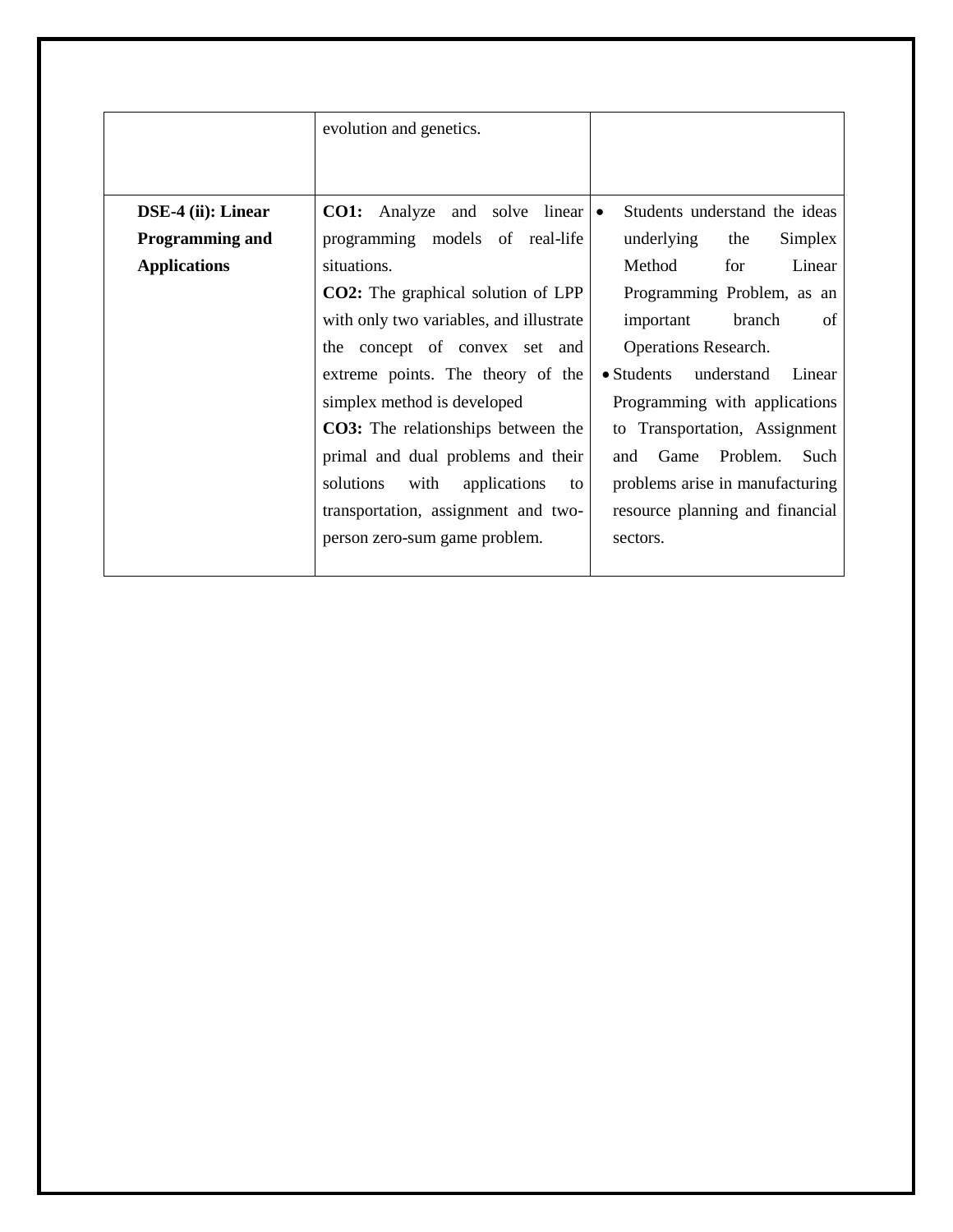

SLC(University of Delhi) Shyam Lal College



# **Programme Specific Outcomes and Course Outcomes**

# **B.Sc.(Physical Sciences)**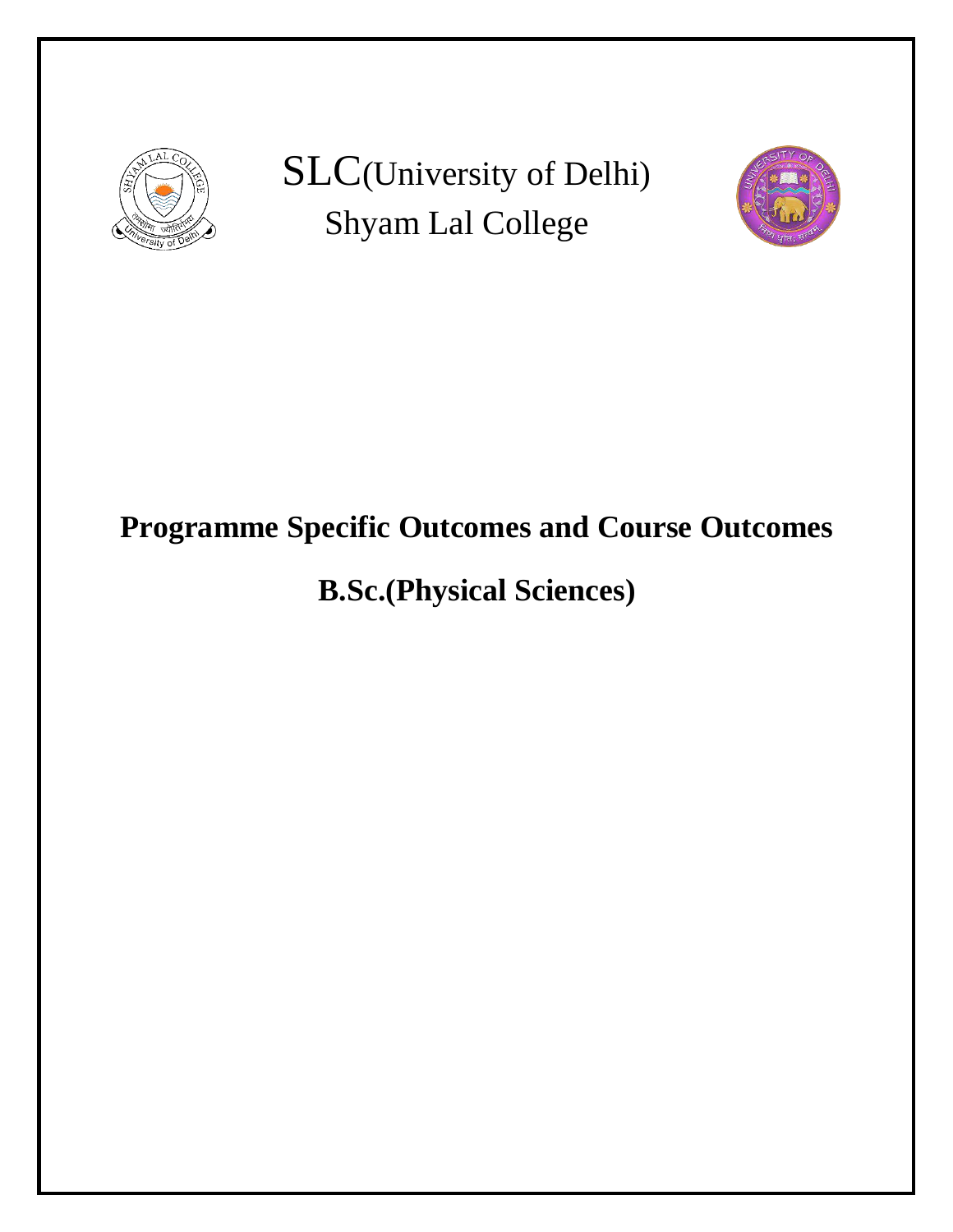# **Programme Specific Outcomes:**

| <b>Programme</b>     | <b>Programme Specific</b><br><b>Outcomes</b>                                                                                                                                                                                                                                                       |  |
|----------------------|----------------------------------------------------------------------------------------------------------------------------------------------------------------------------------------------------------------------------------------------------------------------------------------------------|--|
| <b>B.Sc.(Phy Sc)</b> | <b>PSO-1:</b> Students will be able to solve problems using a broad range of<br>significant mathematical techniques, including calculus, algebra, geometry,<br>analysis, numerical methods, differential equations, probability and statistics<br>along with hands-on learning through CAS, LaTeX. |  |
|                      | <b>PSO-2:</b> Combine the principles of physics and chemistry, as supported by<br>mathematics to describe the foundational concepts of the physical world and<br>apply these concepts to new situations.                                                                                           |  |
|                      | <b>PSO-3:</b> Apply the techniques of mathematics to understand experimental<br>observations and predict outcomes.                                                                                                                                                                                 |  |
|                      | <b>PSO-4:</b> Collaborate with others, including multidisciplinary groups, to solve<br>scientific problems, and to recognize ethical issues in each respective profession.                                                                                                                         |  |
|                      | <b>PSO-5:</b> Students will be enabled to communicate mathematics effectively by<br>written, computational and graphic means.                                                                                                                                                                      |  |
|                      | PSO-6: Students will be enabled to create mathematical ideas from basic<br>axioms.                                                                                                                                                                                                                 |  |
|                      | <b>PSO-7:</b> Students will learn to utilize mathematics to solve theoretical and<br>applied problems by critical understanding, analysis and synthesis.                                                                                                                                           |  |
|                      | <b>PSO-8:</b> Students will identify applications of mathematics in other disciplines<br>and in the real-world, leading to enhancement of career prospects in a plethora of<br>fields and research.                                                                                                |  |
|                      | <b>PSO-9:</b> Course will empower the students with the skills and together<br>with the liberty of exploring their interests within the main subject.                                                                                                                                              |  |
|                      | <b>PSO-10:</b> Students will be capable to use ICT tools in solving problems<br>gaining knowledge and to use appropriate<br>softwares<br>and<br><b>or</b><br>programming skills to solve problems in mathematics.                                                                                  |  |
|                      | <b>PSO-11:</b> Students will acquire knowledge and skills through self-<br>learning that helps in personal development and skill development for<br>changing demands of work place.                                                                                                                |  |
|                      | <b>PSO-12:</b> Students develop the ability to think critically, logically and<br>analytically and hence use mathematical reasoning in everyday life.                                                                                                                                              |  |
|                      | <b>PSO-13:</b> Students will be equipped with knowledge of basic concepts<br>and ideas in mathematics and its subfields and will be able to apply the<br>applications of the subject to other disciplines.                                                                                         |  |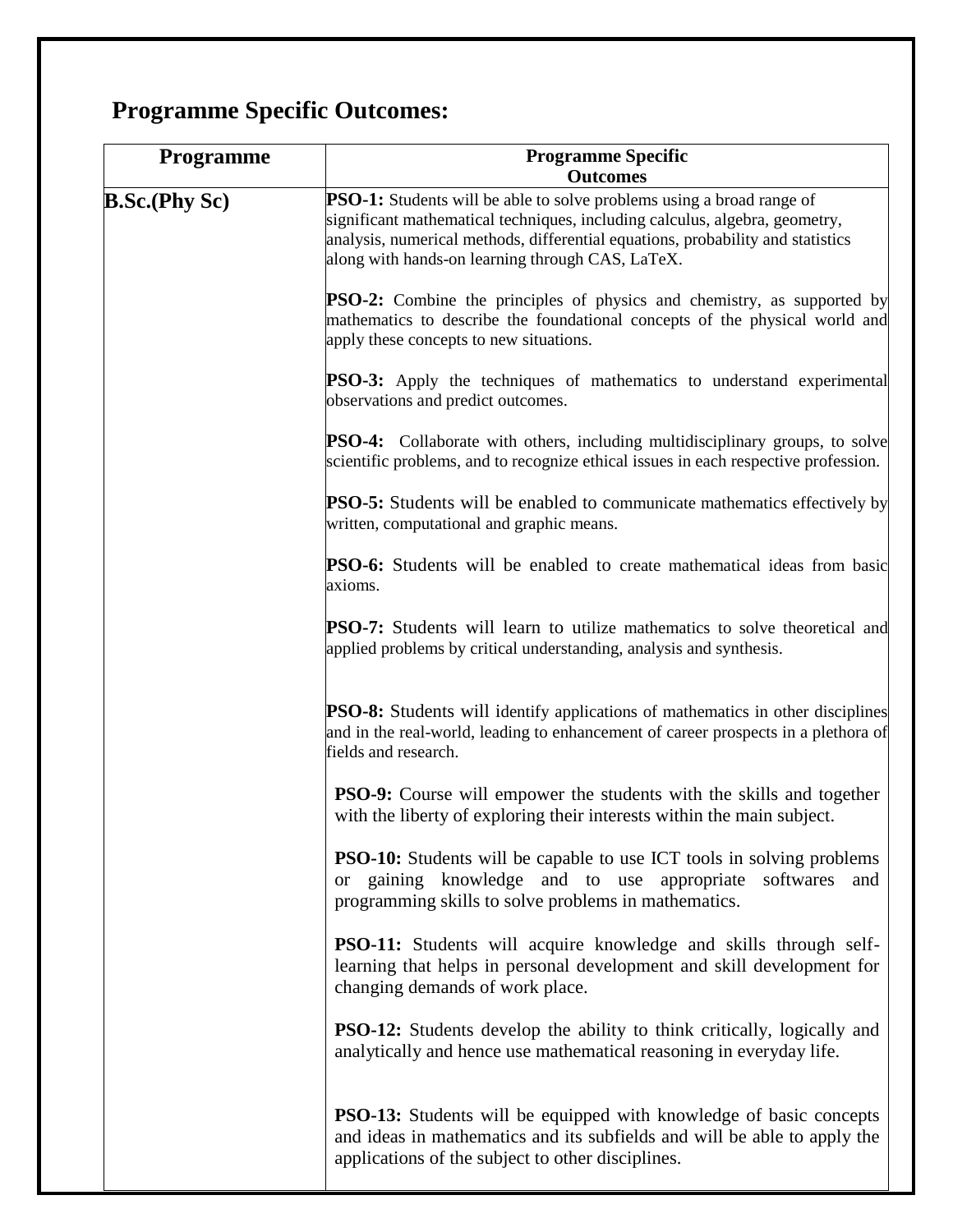| <b>PSO-14:</b> It would also help in making responsible citizens and facilitate<br>character building. |
|--------------------------------------------------------------------------------------------------------|
|                                                                                                        |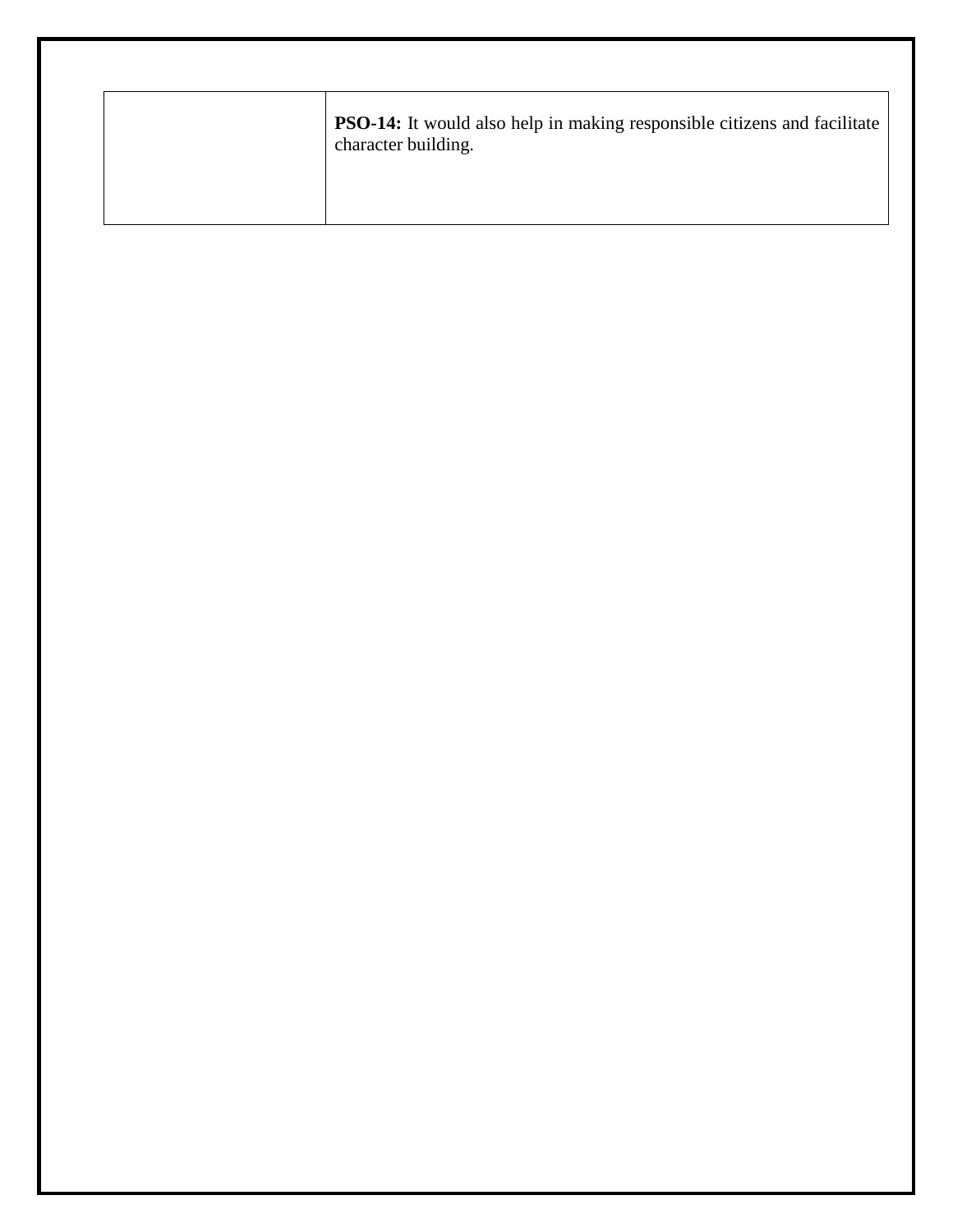## **Course Outcomes:**

Semester 1:

| <b>Course Name</b>               | <b>Learning Outcomes</b>                                                                                                                                                                                                                                                                                                                                                                                                                                                                                                        | <b>Programme Specefic Outcomes are</b>                                                                                                                                                                                                                                                                                                                                    |
|----------------------------------|---------------------------------------------------------------------------------------------------------------------------------------------------------------------------------------------------------------------------------------------------------------------------------------------------------------------------------------------------------------------------------------------------------------------------------------------------------------------------------------------------------------------------------|---------------------------------------------------------------------------------------------------------------------------------------------------------------------------------------------------------------------------------------------------------------------------------------------------------------------------------------------------------------------------|
|                                  |                                                                                                                                                                                                                                                                                                                                                                                                                                                                                                                                 | <b>Attained by</b>                                                                                                                                                                                                                                                                                                                                                        |
| Paper1: Calculus and<br>matrices | <b>CO1:</b> Define<br>vector<br>spaces,<br>linear transformations and their<br>matrix characterization.<br><b>CO2:</b> Solve systems of linear<br>equations and find eigenvalues<br>and corresponding eigenvectors<br>for a square matrix.<br>CO3: Computation of matrix<br>inverses using elementary row<br>operations.<br>Define<br>CO4:<br>and<br>use<br>fundamental concepts of calculus<br>including sequences.<br><b>CO5:</b> Perform operations with<br>forms<br>of<br>complex<br>various<br>numbers to solve equations. | Students get to know basics of<br>$\bullet$<br>calculus and matrices.<br>Students are able to relate<br>linear transformation and<br>matrices.<br>An introduction to the concept<br>$\bullet$<br>of complex numbers is given<br>to students.<br>Students will be able to discuss<br>$\bullet$<br>convergence and divergence of<br>sequences and series of real<br>numbers |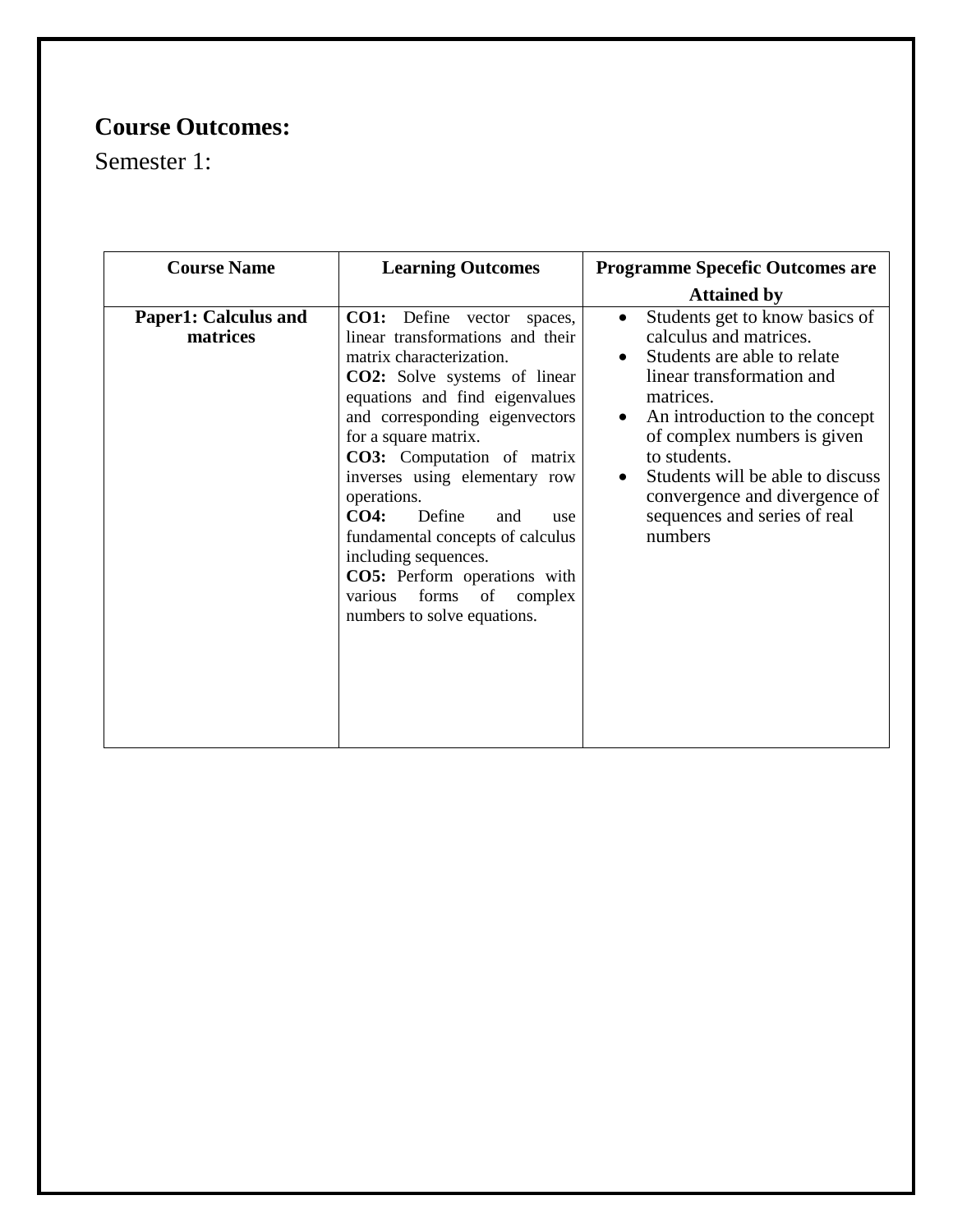| <b>GE 1: Calculus</b>                                           | <b>CO</b> 1: Introduction of concept<br>of limits, derivatives of<br>functions. Finding volumes of<br>surface of revolution by<br>different methods.<br>CO 2: Learning about vector<br>valued functions and curvature | students learn<br>The<br>basic<br>$\bullet$<br>of<br>limits<br>concepts<br>and<br>differentiability of functions<br>The students are made aware<br>of surface of revolution and<br>volume of those surfaces.<br>Notion of vector valued<br>$\bullet$<br>functions is introduced to<br>students and students get the<br>knowledge of curvature of<br>the functions. |
|-----------------------------------------------------------------|-----------------------------------------------------------------------------------------------------------------------------------------------------------------------------------------------------------------------|--------------------------------------------------------------------------------------------------------------------------------------------------------------------------------------------------------------------------------------------------------------------------------------------------------------------------------------------------------------------|
| <b>GE 1:</b> Analytic<br>geometry and<br>theory of<br>equations | CO 1: Learn about conic<br>section and their sketching.<br>CO 2: Theory of equations<br>polynomials<br>will<br>and<br>be<br>understood.                                                                               | Students get the knowledge<br>of conic section and are<br>made able to sketch them.<br>Concept of equation theory<br>is introduced.                                                                                                                                                                                                                                |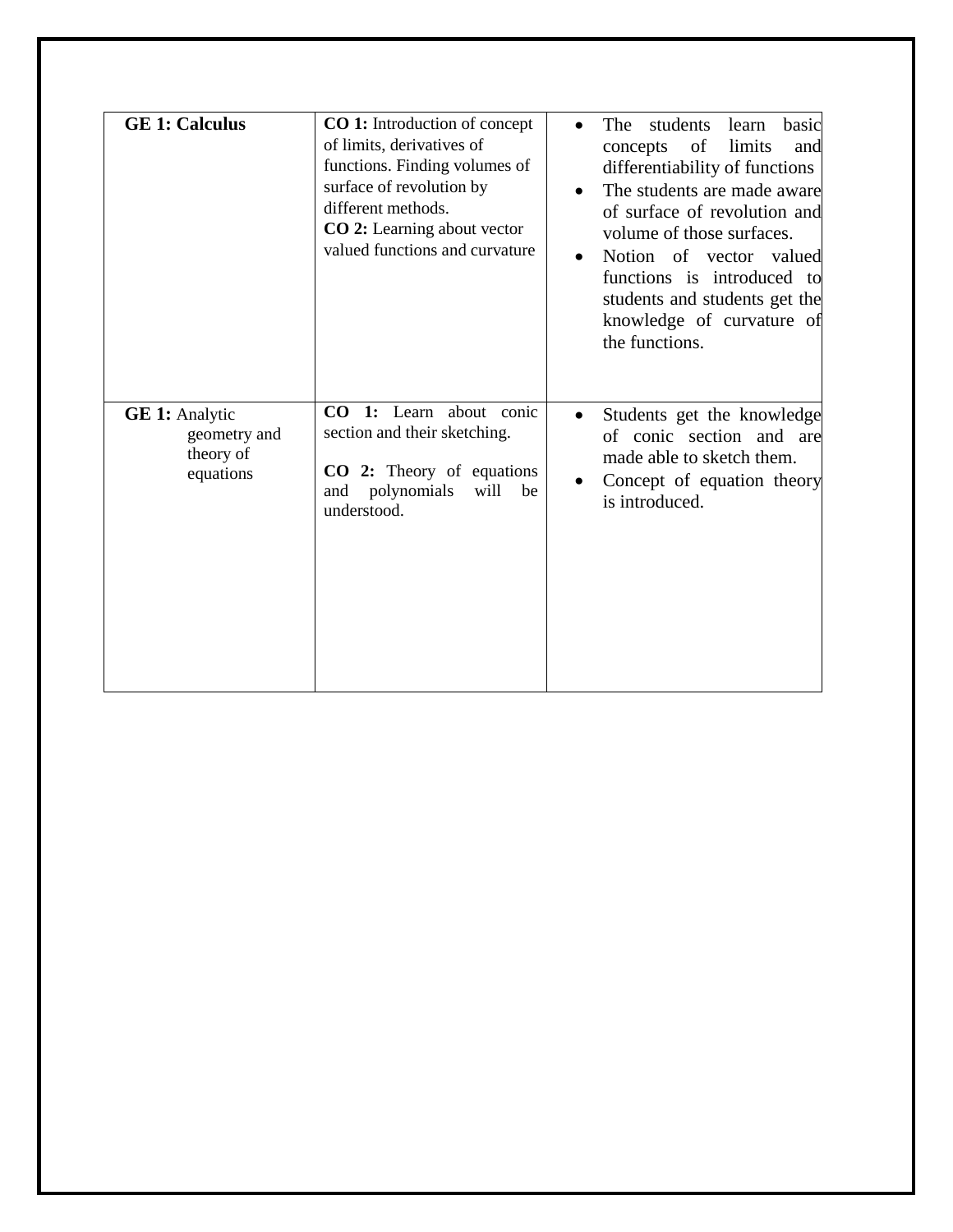#### **Semester 2:**

| <b>Course Name</b>                                 | <b>Learning Outcomes</b>                                                                                                                                                                                                                                                                                                                                                          | <b>Programme Specific</b>                                                                                                                                                                                                                                    |
|----------------------------------------------------|-----------------------------------------------------------------------------------------------------------------------------------------------------------------------------------------------------------------------------------------------------------------------------------------------------------------------------------------------------------------------------------|--------------------------------------------------------------------------------------------------------------------------------------------------------------------------------------------------------------------------------------------------------------|
|                                                    |                                                                                                                                                                                                                                                                                                                                                                                   | <b>Outcomes are Attained by</b>                                                                                                                                                                                                                              |
| Paper 2:<br><b>Calculus and</b><br><b>Geometry</b> | <b>CO</b> 1: Define and use fundamental<br>concepts of calculus including<br>limits, continuity, differentiability<br>and uniform continuity.<br><b>CO2:</b> Sketch curves in a plane using<br>its mathematical properties in the<br>different coordinate systems of<br>reference.<br><b>CO3:</b> Use integration to find length,<br>area and volume of surface of<br>revolution. | $\bullet$<br>Students got familiarized with<br>fundamental<br>concepts<br>of<br>calculus.<br>Students are well-versed with<br>conics and quadric surfaces so<br>that they should able to relate the<br>shape of real-life objects with<br>the curves/conics. |
| <b>GE2: Linear</b><br>Algebra                      | <b>CO</b> 1: Learn about vectors and<br>vector spaces.<br>CO 2: Concept of basis and<br>dimension of vector space will be<br>clear.<br>CO 3: Study of linear<br>transformation is done                                                                                                                                                                                            | Students learn about vector<br>spaces and their real life<br>applications                                                                                                                                                                                    |
| <b>GE2</b> : Discrete<br>mathematics               | <b>CO1:</b> Basic principles of logic, set<br>theory, Boolean algebra is<br>introduced<br><b>CO2</b> : Understand the ideas of<br>mathematical induction and basic<br>counting techniques                                                                                                                                                                                         | <b>Students</b><br>construct<br>logical<br>rigorous<br>arguments<br>and<br>proofs                                                                                                                                                                            |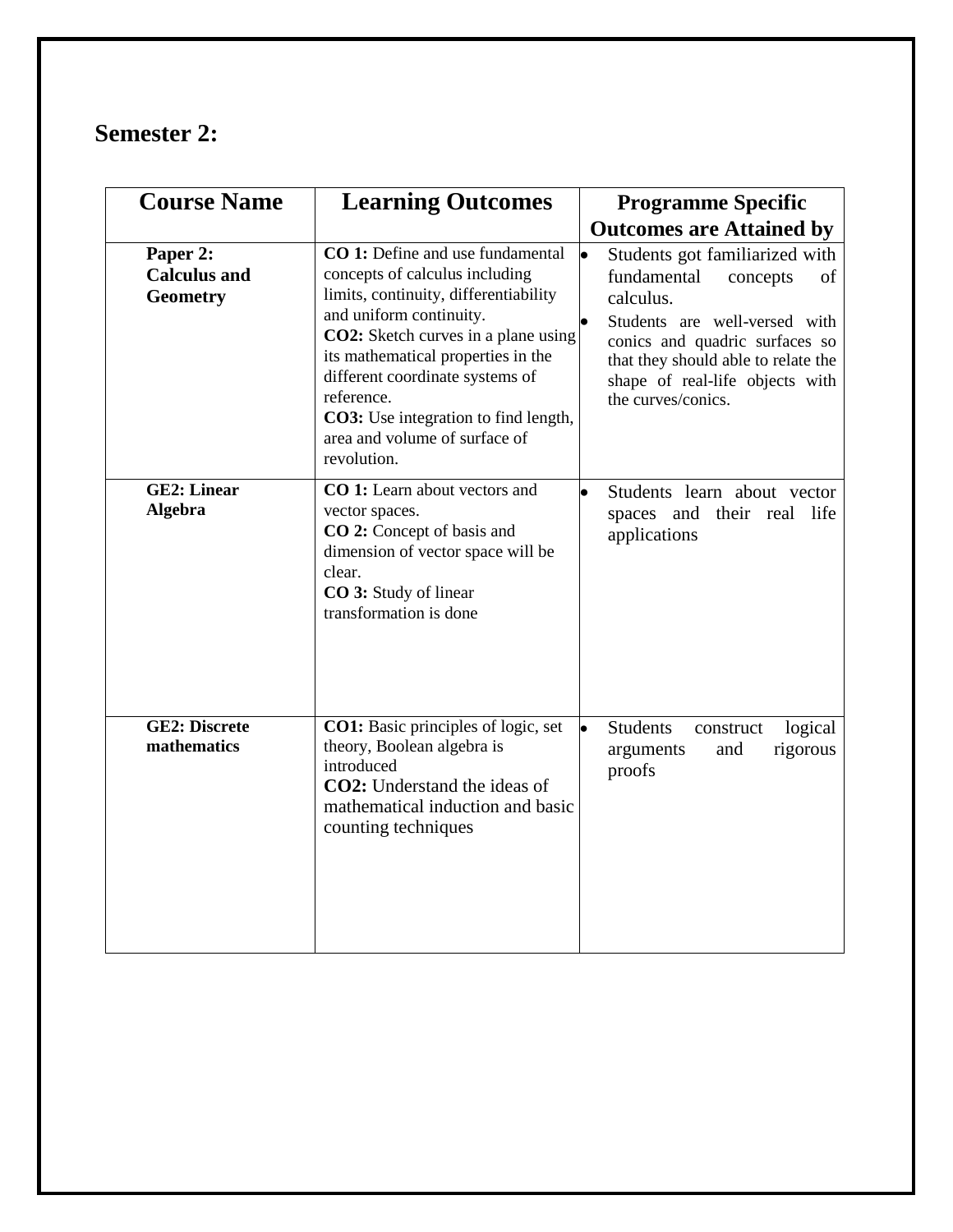#### **Semester 3:**

| <b>Course Name</b>                                                       | <b>Learning Outcomes</b>                                                                                                                                                                                                                                                                                                                                                                                                                                                                                                                                                                                                                                                          | <b>Programme Specific</b>                                                                                                                                               |
|--------------------------------------------------------------------------|-----------------------------------------------------------------------------------------------------------------------------------------------------------------------------------------------------------------------------------------------------------------------------------------------------------------------------------------------------------------------------------------------------------------------------------------------------------------------------------------------------------------------------------------------------------------------------------------------------------------------------------------------------------------------------------|-------------------------------------------------------------------------------------------------------------------------------------------------------------------------|
|                                                                          |                                                                                                                                                                                                                                                                                                                                                                                                                                                                                                                                                                                                                                                                                   | <b>Outcomes are Attained by</b>                                                                                                                                         |
| Paper 3: Abstract Algebra                                                | <b>CO1:</b><br>Recognize<br>the<br>mathematical objects that<br>are<br>groups, and classify them as<br>abelian, cyclic and permutation<br>groups etc.<br>CO2: Explain the significance of<br>the notion of cosets, normal<br>subgroups, and factor groups.<br>Understand<br><b>CO3:</b><br>the<br>fundamental concepts of rings,<br>fields and integral domains.<br>CO4: Know about vector spaces<br>field,<br>and<br>linear<br>over<br>a<br>transformations.                                                                                                                                                                                                                     | Students learn about the<br>$\bullet$<br>fundamentals of algebraic<br>structures.<br>Learn the applications of<br>$\bullet$<br>vector spaces into real<br>life problems |
| <b>SEC 2: Computer Algebra</b><br><b>System and Related</b><br>softwares | CO1: Use of computer algebra<br>systems<br>(Mathematica/MATLAB/Maxima/<br>Maple etc.) as a calculator, for<br>plotting functions and animations.<br>CO2: Use of CAS for various<br>applications of matrices such as<br>solving system of equations and<br>finding<br>eigenvalues<br>and<br>eigenvectors.<br>CO3: Understand the use of the<br>statistical software R as calculator<br>and learn to read and get data into<br>R.<br>CO4: Learn the use of R in<br>summary calculation, pictorial<br>representation<br>of<br>data<br>and<br>exploring relationship between<br>data.<br><b>CO5:</b> Analyze, test, and interpret<br>technical arguments on the basis<br>of geometry. | Students are able to use<br>different computer algebra<br>systems and are able to<br>solve mathematical<br>problems using them.                                         |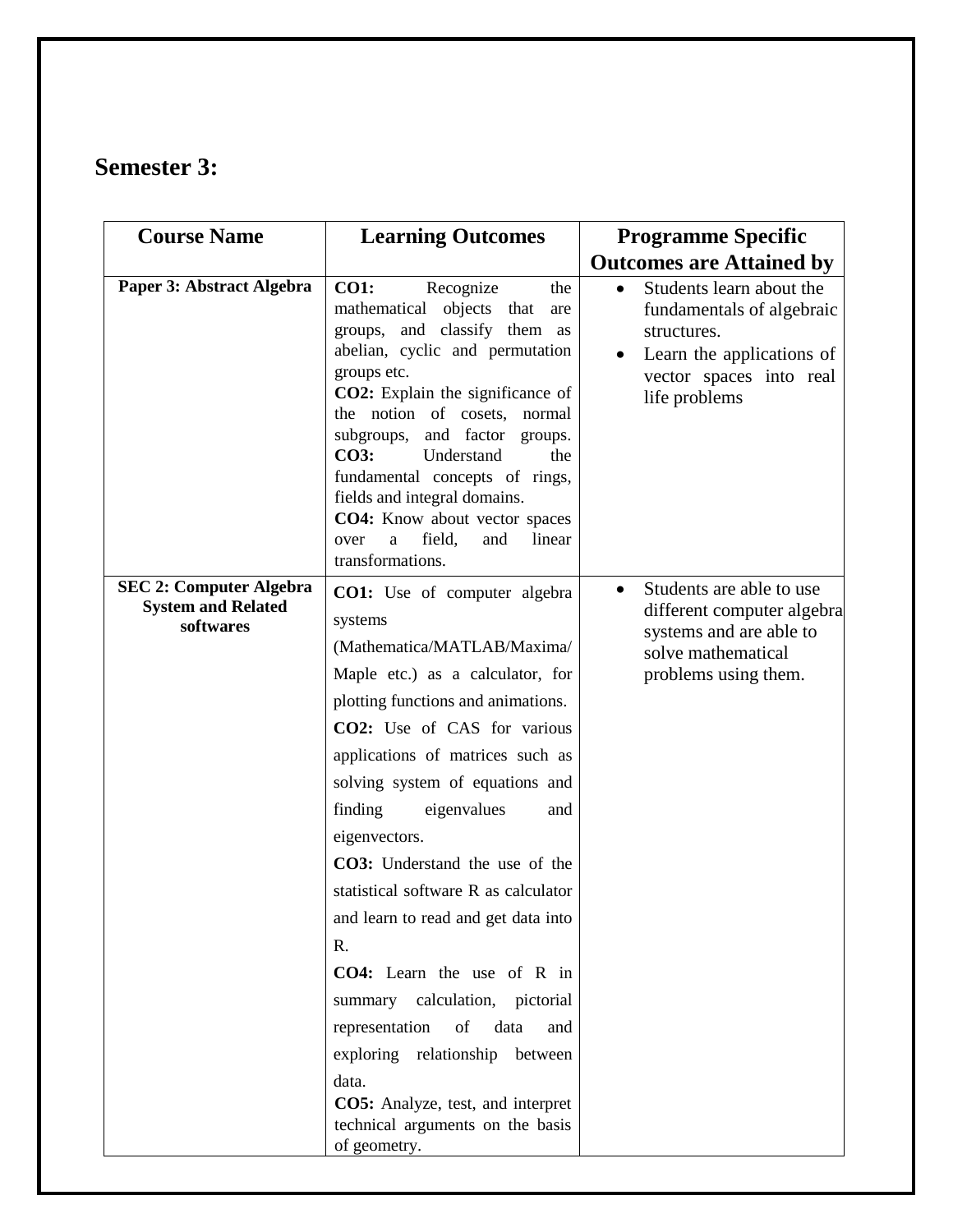| <b>GE 3: Differential equation</b>                 | <b>CO1:</b> Solve the exact, linear and<br>Bernoulli equations and find<br>orthogonal trajectories.<br><b>CO2:</b> Apply the method of<br>variation of parameters to solve<br>linear differential equations.<br><b>CO3:</b> Formulate and solve various<br>types of first and second order<br>partial differential equations.                                                                                                                                                | The<br>students<br>get<br>introduced to differential<br>equations.<br>Different methods were<br>discussed to solve<br>differential equations.                                                                                                                                                                                                                                                                                        |
|----------------------------------------------------|------------------------------------------------------------------------------------------------------------------------------------------------------------------------------------------------------------------------------------------------------------------------------------------------------------------------------------------------------------------------------------------------------------------------------------------------------------------------------|--------------------------------------------------------------------------------------------------------------------------------------------------------------------------------------------------------------------------------------------------------------------------------------------------------------------------------------------------------------------------------------------------------------------------------------|
| <b>GE 3: Linear programming</b><br>and game theory | <b>CO1:</b> Learn about the simplex<br>method used to find optimal<br>solutions of linear optimization<br>problems subject to certain<br>constraints.<br><b>CO2</b> : Write the dual of a linear<br>programming problem.<br>CO3: Solve the transportation and<br>assignment problems.<br><b>CO4:</b> Learn about the solution of<br>rectangular games using graphical<br>method and using the solution of a<br>pair of associated prima-dual linear<br>programming problems. | Students are able to construct a<br>$\bullet$<br>linear programming problem<br>for a given situation.<br>Simplex method helps them to<br>get the optimal value of the<br>problem<br>Transportation problem<br>and<br>$\bullet$<br>assignment<br>problems<br>are<br>learned by them and they are<br>able to apply them to day-to-<br>day life.<br>Students learn to solve two-<br>person-zero-sum game<br>using<br>different methods. |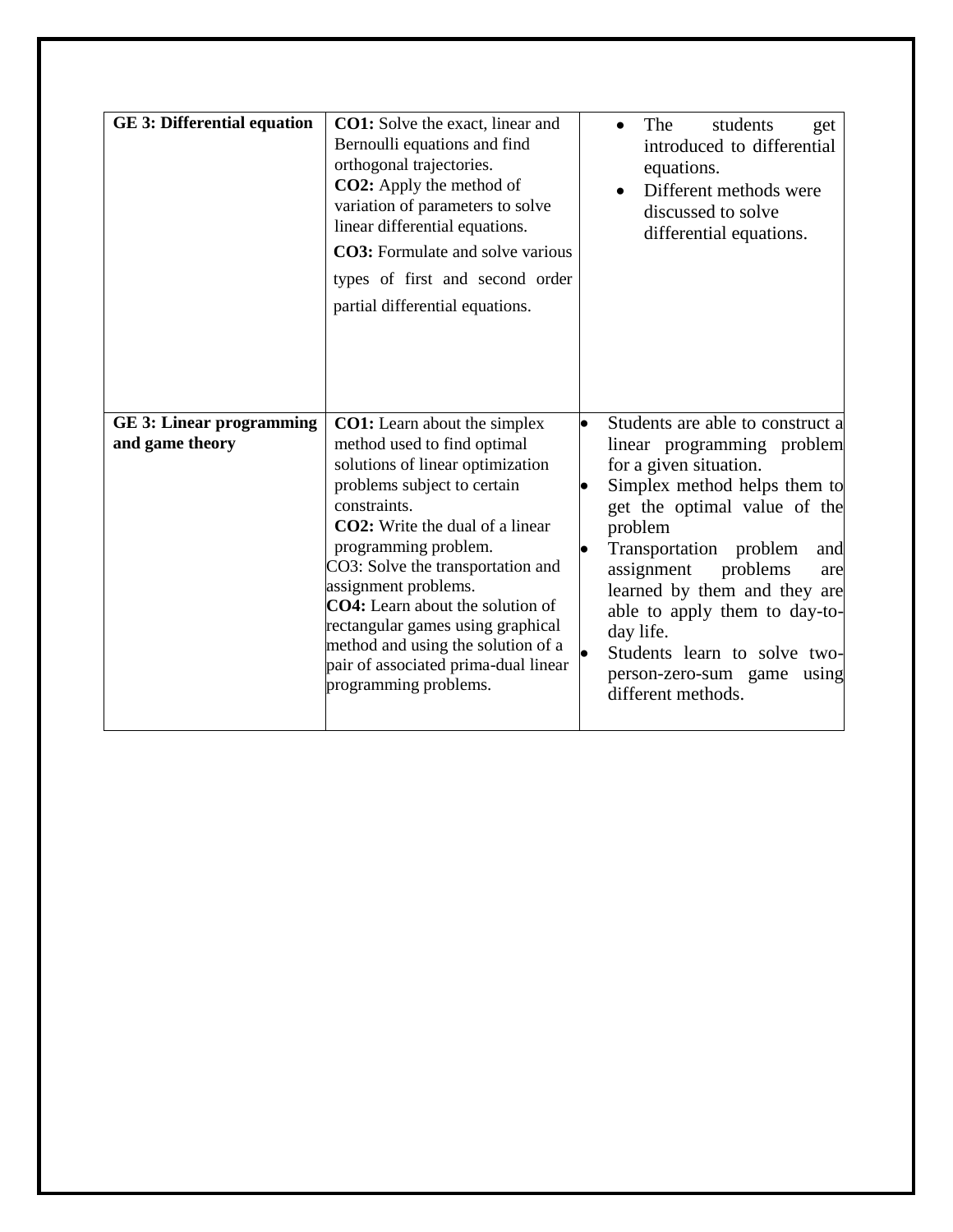#### **Semester 4:**

| <b>Course Name</b>                                                                       | <b>Learning Outcomes</b>                                                                                                                                                                                                                                                                                                                                                                                                                                                                                                                                                                                                                                                            | <b>Programme Specefic</b>                                                                                                                                                                                                                                                                                                                                                               |
|------------------------------------------------------------------------------------------|-------------------------------------------------------------------------------------------------------------------------------------------------------------------------------------------------------------------------------------------------------------------------------------------------------------------------------------------------------------------------------------------------------------------------------------------------------------------------------------------------------------------------------------------------------------------------------------------------------------------------------------------------------------------------------------|-----------------------------------------------------------------------------------------------------------------------------------------------------------------------------------------------------------------------------------------------------------------------------------------------------------------------------------------------------------------------------------------|
|                                                                                          |                                                                                                                                                                                                                                                                                                                                                                                                                                                                                                                                                                                                                                                                                     | <b>Outcomes are Attained by</b>                                                                                                                                                                                                                                                                                                                                                         |
| <b>Paper 4: Real Analysis</b><br><b>SEC 1: Mathematical</b><br><b>Typesetting: LaTeX</b> | CO1: Be familiar with the concept of<br>countable<br>and<br>uncountable<br>set.<br>cluster points, Bolzano Weierstrass'<br><b>CO2:</b><br>theorem.<br>Recognize<br>divergent,<br>bounded,<br>convergent,<br>Cauchy and monotone sequences.<br>CO3: Test the convergence and<br>divergence of series using ratio test,<br>root test and Leibnitz test.<br>CO4: Understand the concepts of<br>pointwise and uniform convergence.<br>CO5:<br>Understand<br>Riemann<br>integrability of continuous<br>and<br>monotone functions.<br><b>CO1:</b> Create and typeset a LaTeX<br>document.<br><b>CO2:</b> Typeset a mathematical<br>document using LaTex.<br>CO3: Learn about pictures and | Students get a deep<br>understanding of real<br>line $\mathbb R$<br>Students will be able to<br>discuss<br>convergence<br>divergence<br>of<br>and<br>sequences and series of<br>real numbers.<br>Applications<br>of<br>functions<br>integrable<br>also learned<br>Students were able to<br>$\bullet$<br>typeset mathematical<br>equations<br>They were equipped<br>with skill of making |
| <b>GE4: Numerical</b><br>methods                                                         | graphics in LaTex.<br>CO4: Create beamer presentations.<br><b>CO1:</b> Find the consequences of finite<br>precision and the inherent limits of<br>numerical methods.                                                                                                                                                                                                                                                                                                                                                                                                                                                                                                                | presentations involving<br>long mathematical<br>equations, a number of<br>symbols.<br>Important topics of<br>numerical methods are<br>understood by students                                                                                                                                                                                                                            |
|                                                                                          | CO2:<br>numerical<br>Appropriate<br>to solve algebraic and<br>methods<br>transcendental equations.<br>CO3: Solve first order initial value<br>problems of ODE's numerically using<br>Euler methods.                                                                                                                                                                                                                                                                                                                                                                                                                                                                                 |                                                                                                                                                                                                                                                                                                                                                                                         |
| <b>GE 4: Elements of</b>                                                                 | <b>CO1:</b> Understand the real numbers                                                                                                                                                                                                                                                                                                                                                                                                                                                                                                                                                                                                                                             | Students get an insight                                                                                                                                                                                                                                                                                                                                                                 |
| analysis                                                                                 | and their basic properties.                                                                                                                                                                                                                                                                                                                                                                                                                                                                                                                                                                                                                                                         | of real number system.                                                                                                                                                                                                                                                                                                                                                                  |
|                                                                                          | <b>CO2:</b> Be familiar with convergent<br>and Cauchy sequences. Test the<br>divergence<br>and<br>of<br>convergence                                                                                                                                                                                                                                                                                                                                                                                                                                                                                                                                                                 | They learned real<br>sequences and series<br>and their sums.                                                                                                                                                                                                                                                                                                                            |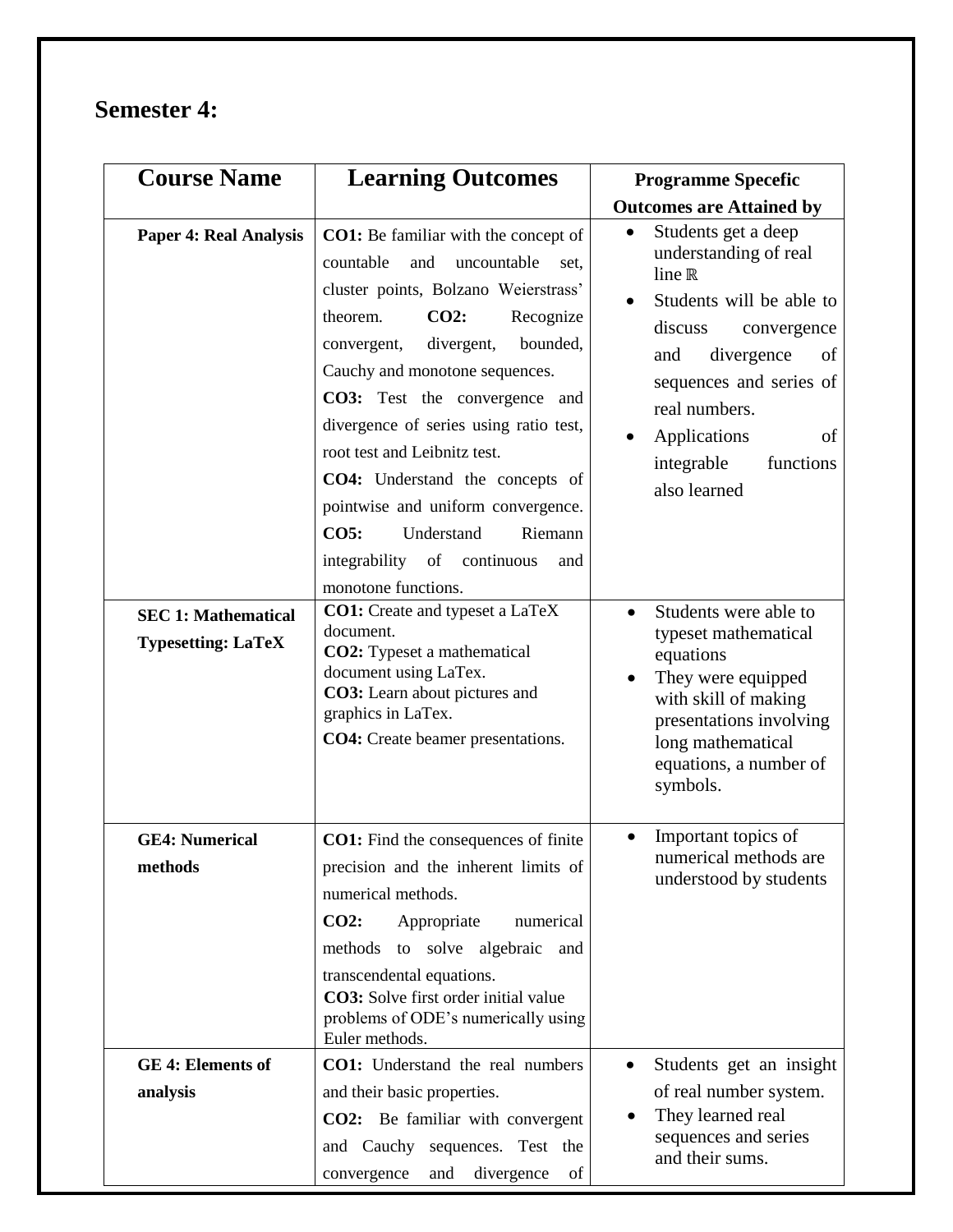| infinite series of real numbers.      |  |
|---------------------------------------|--|
| <b>CO3</b> : Learn about power series |  |
| expansion of some elementary          |  |
| functions.                            |  |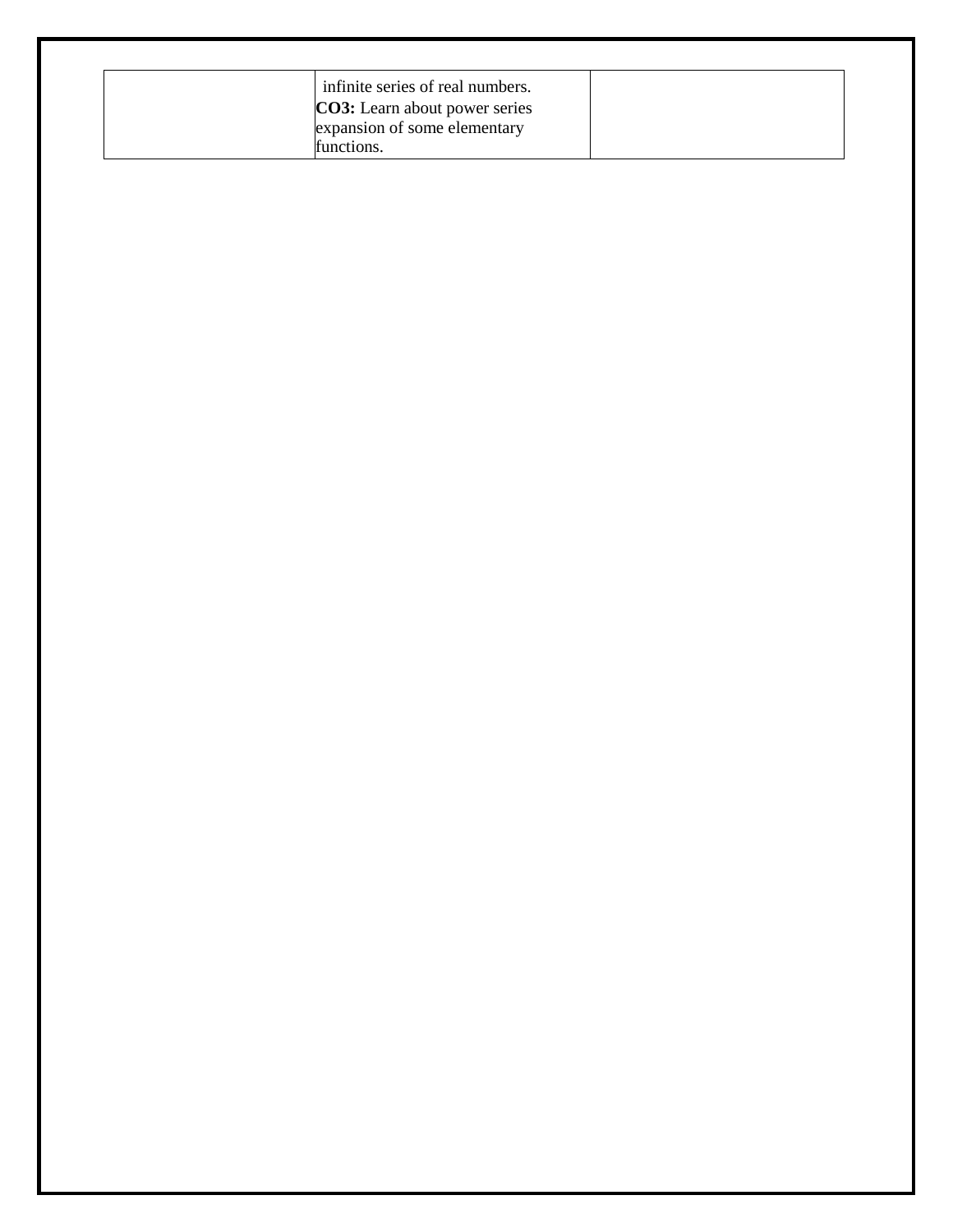## **Semester 5:**

| <b>Course Name</b>                                         | <b>Learning Outcomes</b>                                                                                                                                                                                                                                                                                                                                                                                                                              | <b>Programme Specefic</b>                                                                                                                                                                                                                                                                     |
|------------------------------------------------------------|-------------------------------------------------------------------------------------------------------------------------------------------------------------------------------------------------------------------------------------------------------------------------------------------------------------------------------------------------------------------------------------------------------------------------------------------------------|-----------------------------------------------------------------------------------------------------------------------------------------------------------------------------------------------------------------------------------------------------------------------------------------------|
|                                                            |                                                                                                                                                                                                                                                                                                                                                                                                                                                       | <b>Outcomes are Attained by</b>                                                                                                                                                                                                                                                               |
| <b>DSE 1: Mechanics and</b><br><b>Discrete Mathematics</b> | <b>CO1:</b> Learn about friction, centre of<br>gravity, work and potential energy in<br>statics.<br><b>CO2:</b> Know about various topics in<br>dynamics such as simple harmonic<br>motion,<br>simple<br>pendulum<br>and<br>projectile motion.<br>CO3: Know about various types of<br>graphs such as complete and bipartite<br>graphs.<br><b>CO4:</b> Understand graphs, their types<br>and its applications in study of<br>shortest path algorithms. | The<br>students<br>$\bullet$<br>get<br>introduced<br>to<br>differential equations.<br>Different methods were<br>discussed<br>solve<br>to<br>differential equations.<br>Students get insight of<br>differential<br>partial<br>equations<br>and<br>their<br>applications<br>in<br>real<br>world |
| <b>SEC 3: Transportation</b><br>and network flow           | <b>CO1:</b> Transportation, Assignment<br>and Traveling salesperson problems.<br>CO2: Network models and various<br>network flow problems.                                                                                                                                                                                                                                                                                                            | Students learn the applications<br>of linear programming to solve<br>real-life problems<br>such<br>as<br>transportation<br>problem,<br>assignment problem, shortest-<br>problem,<br>minimum<br>path<br>problem,<br>spanning<br>tree<br>maximum flow problem and<br>minimum cost flow problem. |